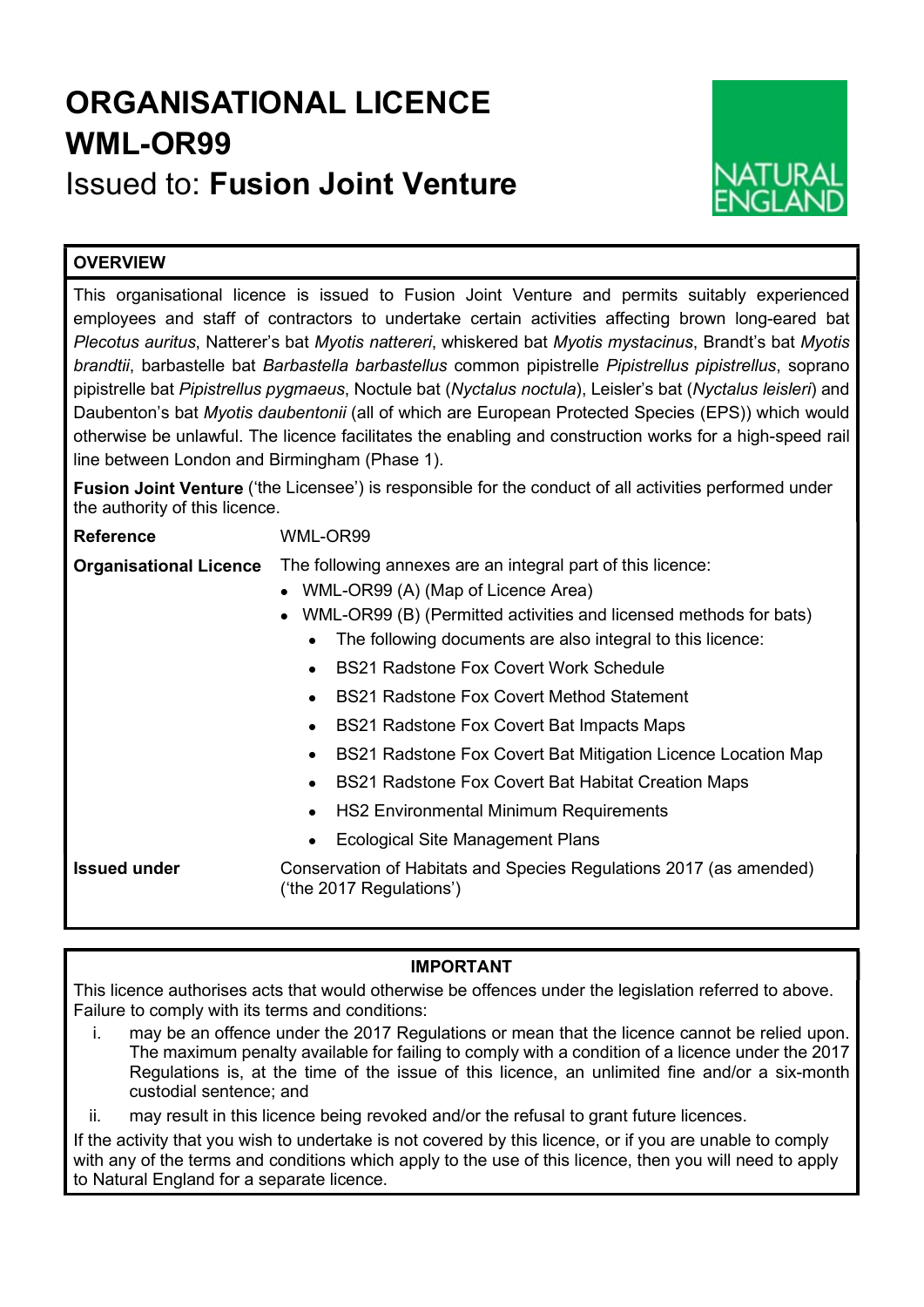This licence is not a consent or assent for the purposes of Part II of the Wildlife and Countryside Act 1981 (as amended) ("the 1981 Act") in respect to Sites of Special Scientific Interest. It is your responsibility to get consent if required (see Information & Advice note c).

Under the Conservation of Habitats and Species Regulations 2017 Natural England has granted this licence to affect brown long-eared bat Plecotus auritus, Natterer's bat Myotis nattereri, whiskered bat Myotis mystacinus, Brandt's bat Myotis brandtii, barbastelle bat Barbastella barbastellus common pipistrelle Pipistrellus pipistrellus, soprano pipistrelle bat Pipistrellus pygmaeus, Noctule bat (Nyctalus noctul), Leisler's bat (Nyctalus leisleri) and Daubenton's bat Myotis daubentonii, for the purpose of:

Imperative reasons of overriding public interest including those of a social or economic nature and beneficial consequences of primary importance for the environment, under regulation 55(2)(e) of the 2017 Regulations, being satisfied that as regards the purpose specified in this licence that there is no satisfactory alternative and that the actions authorised will not be detrimental to the maintenance of the populations of the species concerned at a favourable conservation status in their natural range.

to: Fusion Joint Venture (hereafter referred to as the "Licensee") of The Gate House, Gatehouse Way, Aylesbury, Buckinghamshire, HP19 8DB.

To: Carry out the activities detailed in

 $\bullet$  Annex WML – OR99(B)

Between the dates of: 26 August 2021 and 31st December 2031

Project Description: Licensed activities associated with enabling and construction works for a highspeed rail line between London and Birmingham (Phase 1).

At: The Licensed Area shown as a blue polygon on the map in Annex WML-OR99(A).

This licence is granted subject to the Licensee, including its servants and named agents, adhering to: the licence terms and conditions specified below and in the Annexes to this licence:

- and
- the Radstone Fox Covert Method Statement, the Radstone Fox Covert Work Schedule, the Radstone Fox Covert Bats Impacts Map, the Radstone Fox Covert Bat Creation Maps, and the HS2 Environmental Minimum Requirements.

Terms and requirements that express conditionality are conditions of this licence whether so called or not.

The headings used in this licence and its Annexes are for convenience only and shall have no effect upon the interpretation of this licence or its conditions.

## DEFINITIONS USED IN THIS LICENCE

| Accredited Agent(s) | A suitably trained and experienced person who has been appointed by the   |
|---------------------|---------------------------------------------------------------------------|
|                     | Named Ecologist (in accordance with Condition 3) and who is able to carry |
|                     | out work under this licence without the personal supervision of the Named |
|                     | Ecologist.                                                                |

Appointed Person An employee of the Licensee who is nominated to act as a single point of contact for Natural England with regard to this licence and is responsible for overseeing use of the licence, including record keeping, reporting and compliance.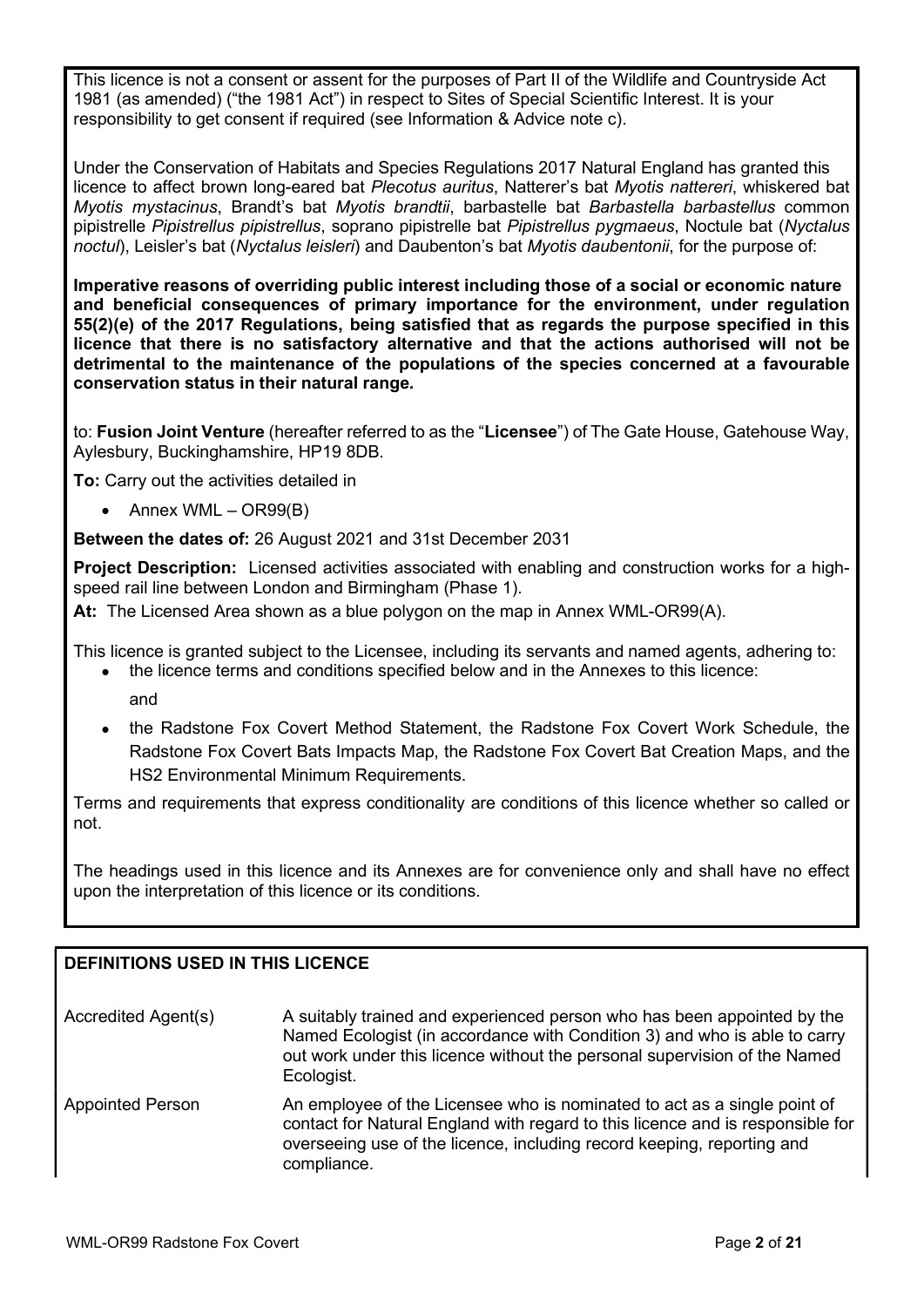| Assistant(s)                                                   | A person assisting a Named Ecologist or Accredited Agent who has been<br>appointed by the Named Ecologist (in accordance with Condition 3) and<br>who is only authorised to act under this licence whilst they are under the<br>direct supervision of the Named Ecologist or an Accredited Agent.                                                                                               |  |  |  |
|----------------------------------------------------------------|-------------------------------------------------------------------------------------------------------------------------------------------------------------------------------------------------------------------------------------------------------------------------------------------------------------------------------------------------------------------------------------------------|--|--|--|
| <b>HS2 Environmental</b><br><b>Minimum Requirements</b>        | The environmental minimum requirements set out the government's high<br>level environmental and sustainability commitments that accompany the<br>High Speed Rail (London - West Midlands) Act 2017.                                                                                                                                                                                             |  |  |  |
| <b>Ecological Site</b><br><b>Management Plans</b><br>(ESMPs)   | HS2 Ltd Contractors are required to produce ESMPs for habitat creation<br>areas, designated sites and ancient woodlands, as prescribed by paragraph<br>4.8.3 of the Environmental Minimum Requirements (EMRs). These plans<br>set out the site-specific control measures for HS2 contractors working within<br>local authorities along the Phase One route.                                     |  |  |  |
| <b>Licensed Area</b>                                           | The area covered by this licence including Radstone Fox Covert at SP<br>59414 39549 shown as a blue polygon on the map in Annex WML-<br>OR99(A).                                                                                                                                                                                                                                                |  |  |  |
| <b>Named Ecologist</b>                                         | ), being a professional<br>ecological consultant who has satisfied Natural England that he has the<br>relevant skills, knowledge and experience of the species concerned (or such<br>other person as approved in writing by Natural England) and who is<br>authorised by the Licensee to act on its behalf for the purposes of this licence.                                                    |  |  |  |
| <b>Radstone Fox Covert Bat</b><br><b>Impacts Maps</b>          | The two impact maps, given reference numbers Figure Da Impact Areas,<br>dated 16 June 2021, and Figure Db Impacted Trees with Roosting Potential,<br>dated 14 June 2021, of the Licenced Area submitted to Natural England on<br>30 June 2021, or the latest revised version that has been submitted by the<br>Licensee and approved in writing by Natural England.                             |  |  |  |
| <b>Bat Mitigation Licence</b><br><b>Location Map</b>           | The map, given reference number C5a Location Plan dated 14 June 2021,<br>of the Licenced Area submitted to Natural England on 30 June 2021, or the<br>latest revised version that has been submitted by the Licensee and<br>approved in writing by Natural England.                                                                                                                             |  |  |  |
| <b>Radstone Fox Covert Bat</b><br><b>Habitat Creation Maps</b> | The maps, given reference numbers Figure E3a Roost Features dated 14<br>June 2021 and Figure E3b Mitigation - Permanent Planting dated 14 June<br>2021, of the Licenced Area submitted to Natural England on 30 June 2021,<br>or the latest revised version that has been submitted by the Licensee and<br>approved in writing by Natural England.                                              |  |  |  |
| <b>Radstone Fox Covert</b><br><b>Method Statement</b>          | The method statement for bats at the Licensed Area, submitted to Natural<br>England using template WML-A13.3 (01/19), on 30 June 2021 with<br>amendments provided in the response to the e-mail signature sent by NE to<br>Fusion on 18/08/2021 received on 25/08/2021, or the latest revised version<br>that has been submitted by the Licensee and approved in writing by Natural<br>England. |  |  |  |
| <b>Radstone Fox Covert</b><br><b>Work Schedule</b>             | The schedule of works at the Licensed Area, submitted to Natural England<br>dated 17 June 2021 using template WML-A13a-E5a&b, or the latest revised<br>version that has been submitted by the Licensee and approved in writing by<br>Natural England.                                                                                                                                           |  |  |  |
|                                                                |                                                                                                                                                                                                                                                                                                                                                                                                 |  |  |  |

References to specific sections, figures or other parts of a document apply to the relevant section, figure or part in the revised and approved version unless otherwise stated.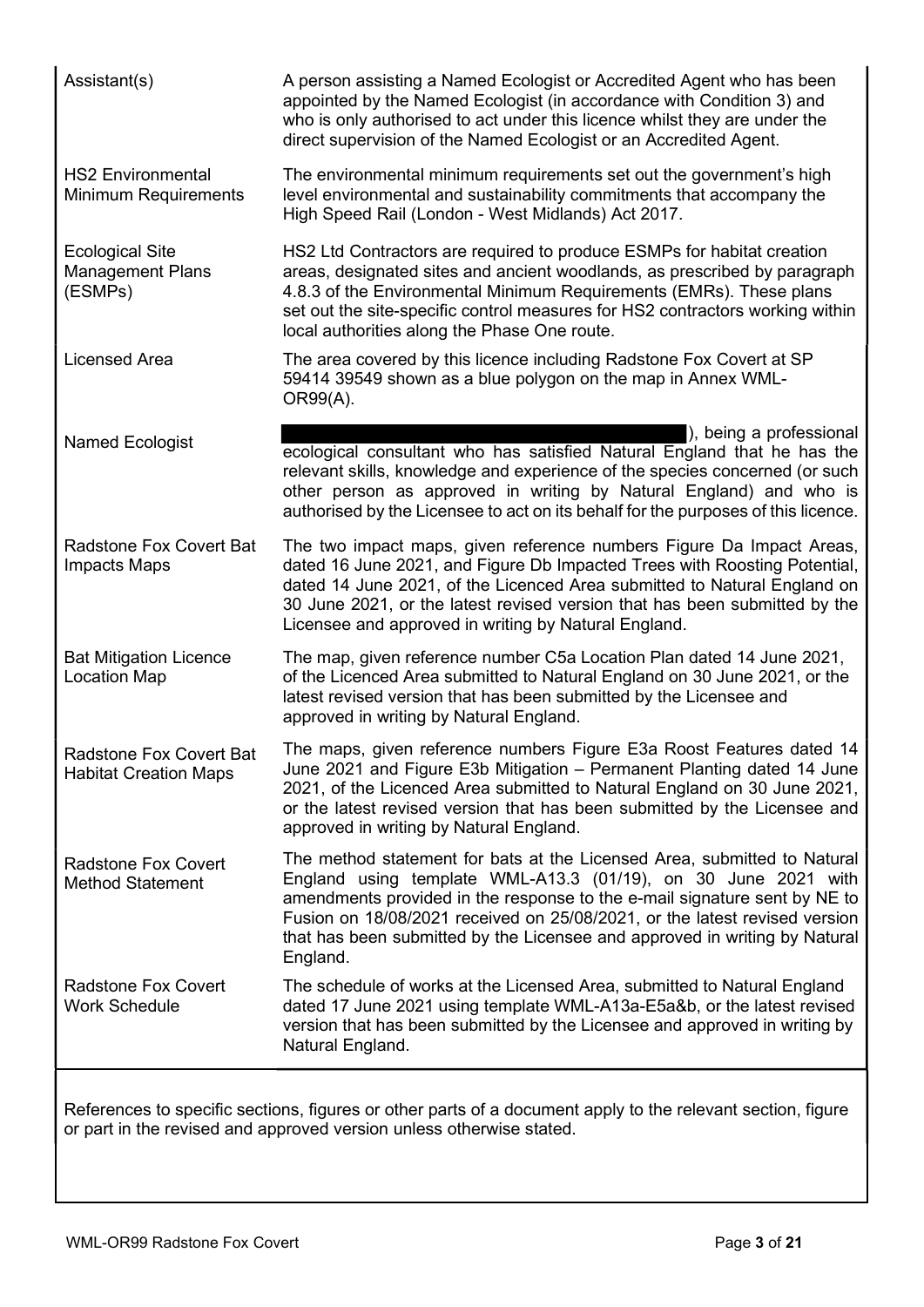## LICENCE CONDITIONS

## Who may use this licence

1. This licence includes Annex WML-OR99(A) and Annex WML-OR99(B), which contain additional terms and conditions of use.

## People authorised to use this licence

- 2. Licensed activities may only be carried out under this licence by:
	- a. the Named Ecologist;
	- b. Accredited Agents; and
	- c. Assistants.
- 3. An Accredited Agent or Assistant must carry a signed copy of the authorisation letter from the Named Ecologist, appointing them by name for the purpose of this licence, while carrying out licensed activities in the Licensed Area and must produce this authorisation letter to any police or Natural England officer on request.

## Working under this licence

- 4. The Licensee has primary responsibility for ensuring that all activities carried out in the Licensed Area comply with the terms and conditions of the licence.
- 5. Before commencing activities under this licence, the Licensee shall nominate an Appointed Person whose details will be provided to Natural England in writing to oversee use of this licence. The Licensee shall promptly update Natural England in writing of a replacement Appointed Person if that person changes.
- 6. The Named Ecologist is responsible for undertaking and/or overseeing the work undertaken in respect of the licensed species. The Named Ecologist is responsible for checking the suitability and competence of any Accredited Agents or Assistants employed in the Licensed Area to undertake the required duties.
- 7. The Licensee and all persons acting under this licence must comply with:
	- a. the terms and conditions of this licence and its Annexes WML OR99(A) and WML OR99(B); and
	- b. the Radstone Fox Covert Method Statement, Bat Mitigation Licence, Radstone Fox Covert Location Map, the Radstone Fox Covert Work Schedule, the Radstone Fox Covert Bat Impacts Map and the Radstone Fox Covert Work Bat Creation Maps; and
	- c. HS2 Environmental Minimum Requirements.
- 8. If there are conflicts or inconsistencies between commitments in the documents in condition 7(b) and the terms and conditions of this licence and its annexes, the licence and annexes will prevail. Any other conflicts or inconsistencies between the documents in condition 7(b) will be interpreted on a precautionary basis to ensure the protection of bats.
- 9. While engaged in licensed activities, the Licensee shall make a copy of the licence and its Annexes available for inspection on each site in the Licensed Area where the activities are taking place and shall produce it on demand to any constable or an officer of Natural England.
- 10. All reasonable precautions must be taken to ensure that unnecessary suffering and harm to the species covered by this licence is avoided.

### Where the licence may be used

11. This licence may only be used within the Licensed Area and for the activities specified in Annex WML–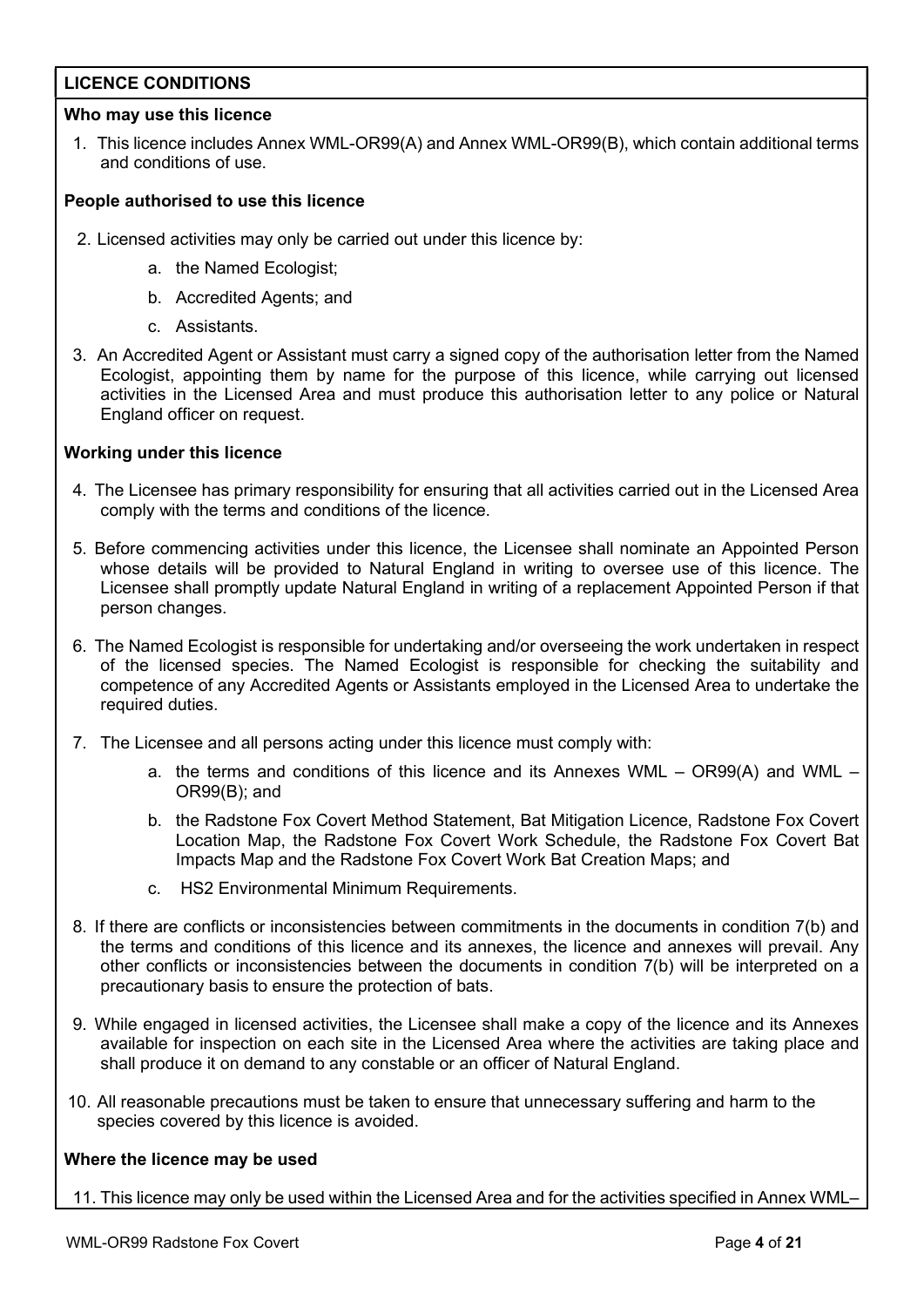## OR99(B).

## Surveying and Monitoring

- 12. Pre felling surveys must be appropriately resourced and undertaken at suitable times and in accordance with Annex WML-OR99(B).
- 13. Monitoring must be undertaken in accordance with section E4.2b of the Radstone Fox Covert Method Statement (see definition above). Any relevant amendments to monitoring will be agreed with Natural England through a licence modification request and the Strategy will be reviewed before the end of the licence.

## Recording and reporting requirements

- 14. The Licensee must maintain a record of all bat-related activities carried out under the authority of this licence necessary for reporting to Natural England, including (as a minimum):
	- a) a list of all persons authorised to act under the licence and in what capacity (i.e. Accredited Agent or Assistant);
	- b) any action undertaken under this licence;
	- c) any mitigation or compensation provision;
	- d) any surveying and monitoring conducted;
	- e) any dead or injured bat found in the Licensed Area; and
	- f) any incidents or reports of activities in breach of this licence, including details of steps taken, and any disciplinary, remedial or corrective action.

These records are to be kept until two years after the final licensed action is undertaken and are to be made available for inspection by Natural England at any reasonable time.

- 15. Survey and monitoring records for bats must be submitted to the Local Biological Record Centre and to the relevant national recording scheme (or National Biodiversity Network (NBN) Atlas if there is no appropriate scheme) every other year.
- 16. An annual report of activities conducted under this licence must be sent by the Licensee to Natural England (at the address given below) for the first reporting year of 26 August 2021 – 31 December 2021 and submitted by 14 January 2022, and thereafter by 14 January for each subsequent reporting year of 01 January – 31 December, even if the licence is not used.
- 17. The long-term Mitigation, Monitoring and Management of the site will be reviewed after 8 years.

## Future management

18. All ESMPs applicable to the Licensed Area, or any part of it, must be updated to include the bat specific habitat management, maintenance and monitoring by or on behalf of the Licensee before the 31<sup>st</sup> December 2021, or prior to required actions and in line with the licensing requirements of the Radstone Fox Covert Method Statement (see definition above). The Licensee shall ensure compliance with the requirements of all ESMPs applicable to the Licensed Area, or any part of it, for the full period of the licence and will consult with Natural England in relation to any amendment or proposed amendment to any such ESMP.

## Licence compliance

19. For the purpose of ascertaining whether the conditions of this licence are being, or have been, complied with, the Licensee, the Named Ecologist and each Accredited Agent, Appointed Person and Assistant shall permit an officer of Natural England reasonable access to land where operations are being undertaken under this licence. Officers of Natural England shall also be permitted to be present during any operations carried out under the authority of this licence. Any such officer of Natural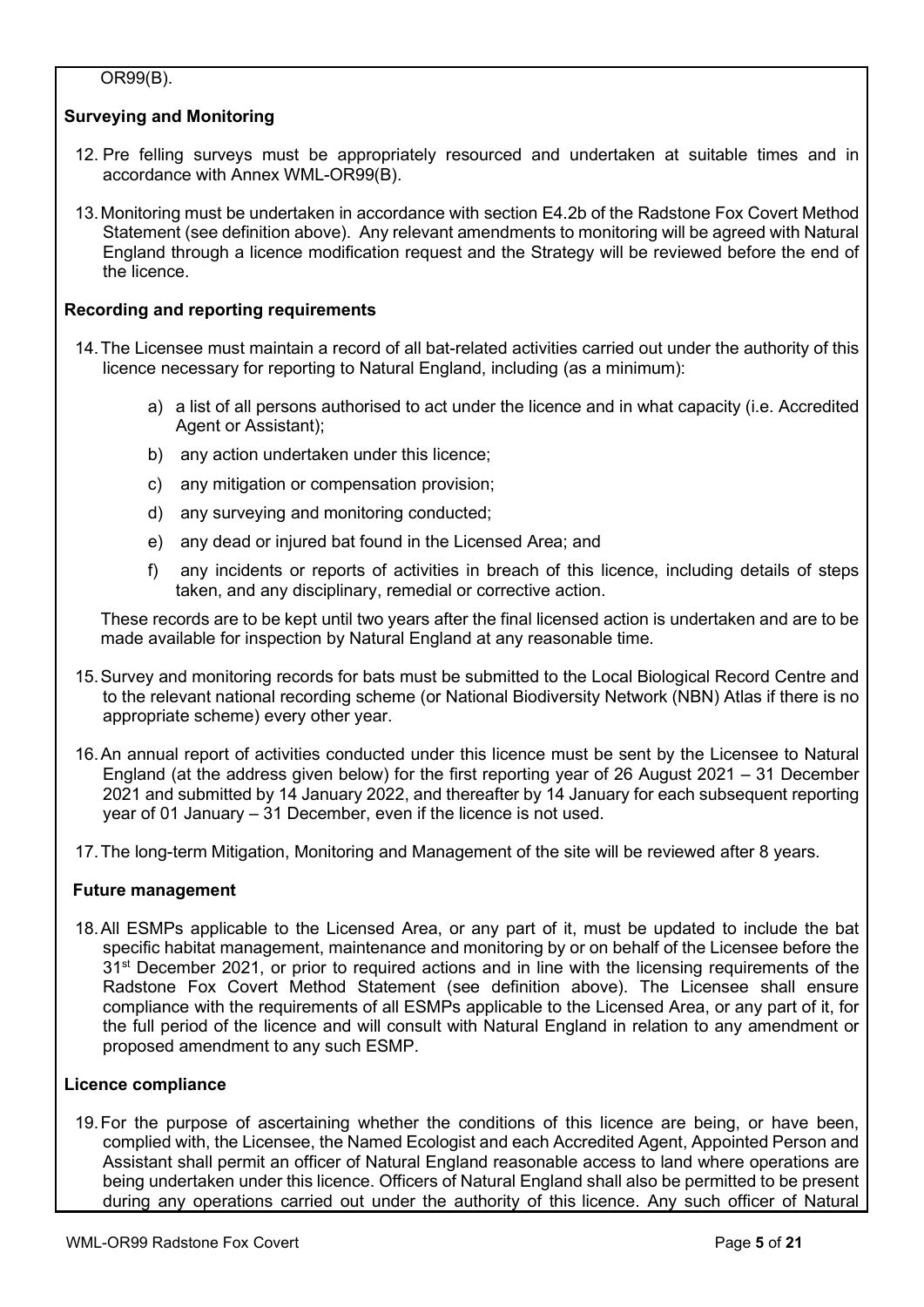England may be required to produce his/her identification on demand and will be permitted to be accompanied by such persons as he/she considers necessary for the purpose of the visit. The Named Ecologist and each Accredited Agent, Appointed Person and Assistant shall give all reasonable assistance to an officer of Natural England and any persons accompanying him/her.

- 20. Failure to comply with the terms and conditions of this licence (including the recording and reporting requirements) will, by default, render this licence null and void and it may not be relied upon until such time that Natural England confirms in writing that its use may resume.
- 21. Natural England must be informed of all breaches to this licence within 48 hours of the Licensee becoming aware of a breach occurring. Unless advised otherwise by Natural England, the Licensee must take the necessary steps to address any breaches or poor practice identified as soon as practicable.
- 22. Persons acting under this licence must abide by the following disease risk management precautions to minimise the risk of accidentally transmitting the virus that causes COVID-19 from people to captive or wild mammals:
	- a. Anyone showing symptoms of COVID-19, or living with someone showing symptoms of COVID-19, or who has been in contact with someone with COVID-19, must not undertake any licensed activities.
	- b. Limit close proximity, including handling of mammals, to where this is necessary to carry out the licensed activity.
	- c. Disposable gloves and a face covering must be worn when handling, and if you are in close proximity to, any mammal.
	- d. Good hygiene practices must be followed including hand washing with soap and/or hand sanitising (with 70% alcohol-based sanitiser), before and after close proximity to or handling mammals, their food and/or associated supplies.
	- e. All equipment used for handling and transporting, or coming into contact with mammals, must be cleaned and disinfected before and after use. Any non-disposable gloves that have been used for mammal handling, and face coverings, must be washed between uses. Any products used to clean and disinfect equipment must be safe for use where there could be contact with animals, and used at an effective and safe dilution rate (see 'Additional Note' o).
	- f. At all times, you must follow the latest government guidance on COVID-19 that is in force and in place at the time that the licensed activity is being carried out.

In this context, 'close proximity' between people and mammals means being in the same room or vehicle, or within 2 m outdoors.

| Issued by and on behalf of Natural England on | 26 August 2021 |
|-----------------------------------------------|----------------|
|-----------------------------------------------|----------------|

## INFORMATION AND ADVICE

- a. Any requests for information in a licence will be considered under the Environmental Information Regulations 2004 and the Freedom of Information Act 2000 as appropriate.
- b. The licence may be modified, extended, terminated or revoked at any time by Natural England or the Secretary of State, but this will not be done unless there are good reasons for doing so.
- c. This licence conveys no authority for actions prohibited by any other legislation. For example, anyone acting under this licence is not exempt from the provisions of Section 28E of the 1981 Act. This means that owners/occupiers are obliged to give notice to Natural England if they propose to carry out an operation likely to damage a Site of Special Scientific Interest (SSSI). To identify SSSIs and the features for which they are designated, refer to www.magic.gov.uk. For further advice or to request consent for an activity please contact the Natural England 'Responsible Officer' for the relevant site(s). Contact details are available from the Natural England Enquiry Service (see below).
- d. No person convicted on or after 1 January 2010 of an offence under the Conservation of Habitats and Species Regulations 2017, the 1981 Act, the Protection of Badgers Act 1992, the Deer Act 1991, the Hunting Act 2004, the Wild Mammals (Protection) Act 1996, the Animal Welfare Act 2006 or the Protection of Animals Act 1911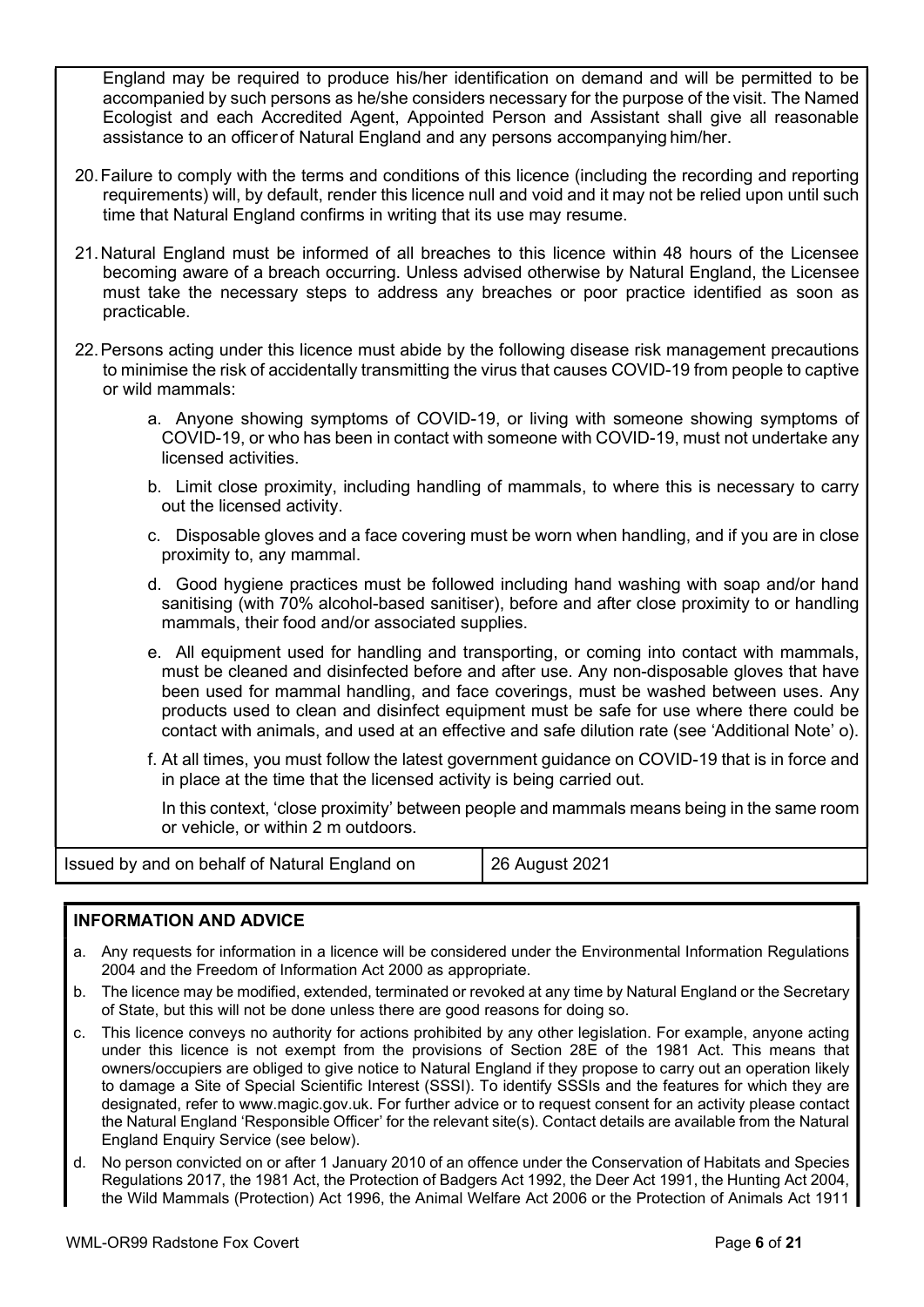(all as amended) may use this licence without the permission of Natural England unless, in respect of that offence, either:

- i. they are a rehabilitated person for the purposes of the Rehabilitation of Offenders Act 1974 and their conviction is treated as spent; or
- ii. a court has made an order discharging them absolutely.

Any request to use the licence by a person to whom this note applies will be considered on its merits.

e. The common name or names of species given in the Licence, Annexes, and associated documents are included by way of guidance only; in the event of any dispute or proceedings, it is the scientific name of a species that will be taken into account.

### Training requirements

f. Training must be relevant to the conditions and the activities permitted by the licence and should be undertaken at regular intervals. This should include: identification of European and other protected species, and non-native species relevant to the activities authorised by this licence and signs indicating they may be present; surveying techniques; best practice guidance and reasonable avoidance measures; mitigation techniques and methods, and a working knowledge of the relevant law.

### General Welfare Considerations

- g. Persons acting under this licence may photograph any protected species named in this licence in connection with licensed work provided that this causes no additional disturbance or any other harm.
- h. Under the Animal Welfare Act 2006 it is an offence to cause any unnecessary suffering to an animal under the control of man (section 4). This applies to the treatment of animals (including non-target species) held in nets, traps, etc.

#### The limits of licences

- i. Licences permit action only for the purposes specified on that licence.
- j. Licences do not permit actions prohibited under any other legislation (unless it is clearly stated that the licence does), nor do they confer any right of entry upon land.
- k. Unless otherwise stated the provisions of Natural England licences only apply landward of the mean low water mark in England. The Marine Management Organisation is responsible for all licensing seaward of the mean low water mark.
- l. No work shall be carried out under this licence on a National Nature Reserve except with the prior written permission of Natural England's 'SSSI Adviser' for the relevant site(s) (contact details available from Enquiry Service – see below).

#### Compliance and enforcement

- m. The Licensee is expected to monitor compliance with the licence and to take action in the event that poor practice and/or non-compliance are identified. A person may be barred from using this licence by Natural England, for example, if that person breaches the conditions of this licence. In these circumstances Natural England will notify the Licensee.
- n. Natural England checks compliance with licences and the attached conditions. Where breaches are identified, these may be subject to enforcement action.

#### Working during the coronavirus pandemic

o) 'Safe4' is considered to be an appropriate disinfectant for equipment where there could be contact with animals. This product is considered effective against the virus that causes COVID-19 at a dilution of 1:50.

| <b>Contact details for Natural England</b>                                           | Other useful contacts                                                                                                                                                                       |  |  |  |  |
|--------------------------------------------------------------------------------------|---------------------------------------------------------------------------------------------------------------------------------------------------------------------------------------------|--|--|--|--|
| For licensing enquiries (& Reporting):                                               | <b>Local Record Centres:</b> to find out where your nearest Local                                                                                                                           |  |  |  |  |
| Telephone 020 802 61089                                                              | Record Centre is visit the Association of Local Environmental<br>Record Centres website at: http://www.alerc.org.uk/find-an-                                                                |  |  |  |  |
| HS2wildlifelicensing@naturalengland.org.uk<br>Email                                  | Irc.html                                                                                                                                                                                    |  |  |  |  |
| <b>Postal address</b>                                                                |                                                                                                                                                                                             |  |  |  |  |
| Wildlife Licensing, Natural England, Horizon House,<br>Deanery Road, Bristol BS1 5AH | Legislation: to view the full text of the legislation referred to in<br>this licence visit http://www.legislation.gov.uk                                                                    |  |  |  |  |
| For other enquiries use the Enquiry Service:                                         |                                                                                                                                                                                             |  |  |  |  |
| 0300 060 3900<br>Telephone                                                           | <b>Feedback and Complaints:</b> we welcome and value your<br>compliments, complaints, suggestions and comments about our<br>services. Please see our 'Contact us' section for more details. |  |  |  |  |
| Email<br>enquiries@naturalengland.org.uk                                             |                                                                                                                                                                                             |  |  |  |  |
|                                                                                      |                                                                                                                                                                                             |  |  |  |  |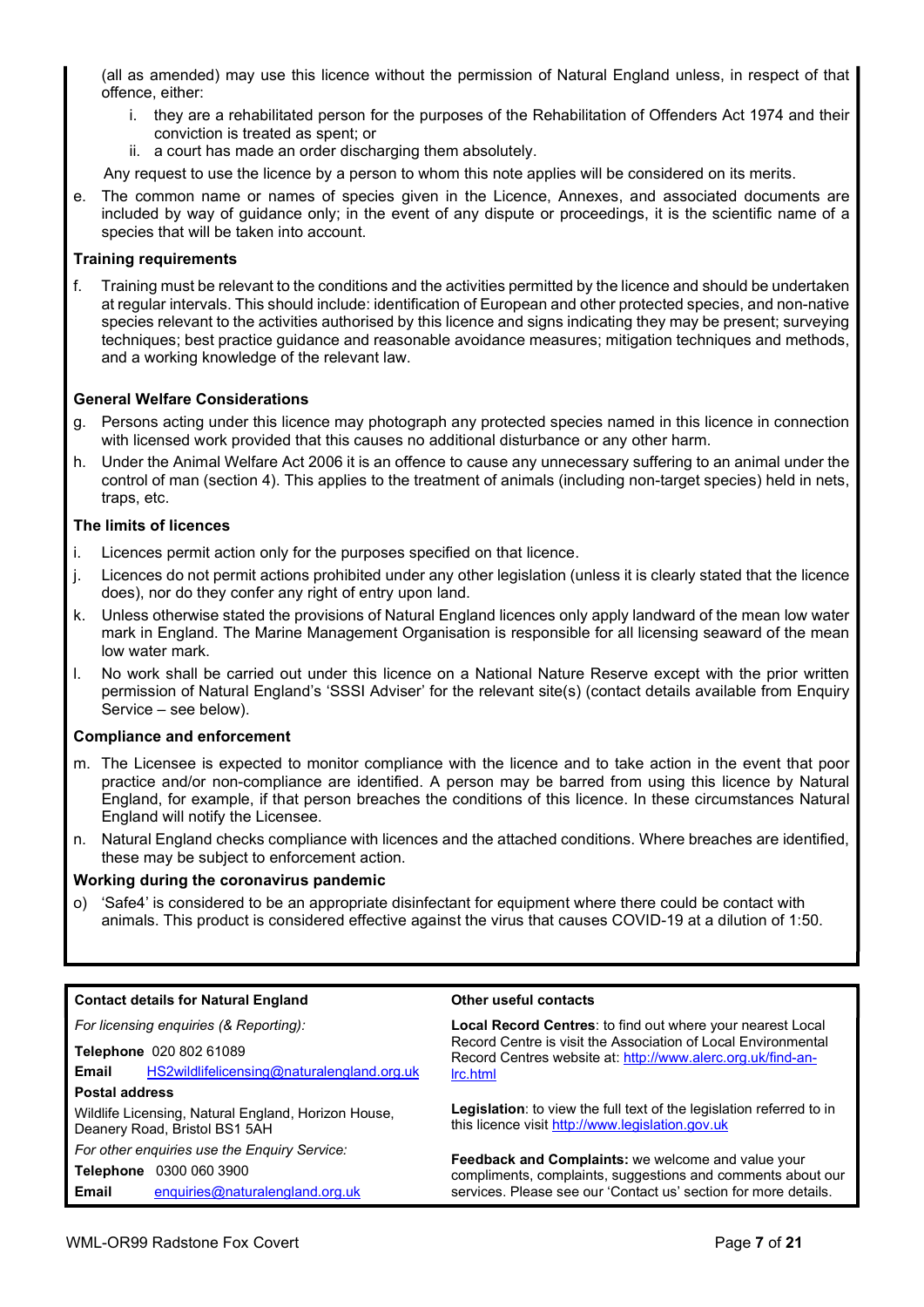Web Natural England - GOV.UK https://www.gov.uk/government/organisations/naturalengland#org-contacts

#### Using and Sharing Your Information



#### Who is collecting my data?

The data controller is the Natural England, Foss House, Kings Pool, 1-2 Peasholme Green, York, Y01 7PX. You can contact the Natural England Data Protection Manager at: Natural England, County Hall, Spetchley Road, Worcester, WR5 2NP; foi@naturalengland.org.uk.

Any questions about how we are using your personal data and your associated rights should be sent to the above contact. The Data Protection Officer responsible for monitoring that Natural England is meeting the requirements of the legislation is: Defra group Data Protection Officer, Department for Environment, Food and Rural Affairs, SW Quarter, 2nd floor, Seacole Block, 2 Marsham Street, London SW1P 4DF. DefraGroupDataProtectionOfficer@defra.gsi.gov.uk.

#### What if my data is being collected and how is it used? What is the legal basis for the processing?

The information on the licence application form and any supporting material will be used by Natural England to undertake our licensing functions. This will include, but is not limited assessing your application, issuing a licence if applicable, monitoring compliance with licence conditions and collating licence returns and reports. The personal information we will process will include, but is not limited to your name and contact details, customer type and reasons for wanting a licence.

Processing is necessary for the performance of a task carried out in the public interest or in the exercise of official authority vested in the data controller. That task is to conduct the licensing functions as delegated by Defra to Natural England under Part 8 Agreement under section 78 of the Natural Environment and Rural Communities Act 2006

#### Who will my data be shared with?

Your personal data may be shared by us with the Department for Food, Environment and Rural Affairs and its executive agencies including the Rural Payments Agency and the Environment Agency. This will be used to monitor and evaluate the effectiveness of our work.

It may also be shared with:

- Police
- HS2 Ltd.

We will respect personal privacy, whilst complying with access to information requests to the extent necessary to enable Natural England to comply with its statutory obligations under the Environmental Information Regulations 2004, and the Freedom of Information Act 2000.

If you are relying on my consent to process my data, can I withdraw my consent?

No, because the processing is not based on consent.

#### How long will my data be held for?

Your personal data will be kept by us for 7 years after the expiry of your licence or longer if stated in the licence conditions.

#### What will happen if I don't provide the data?

Failure to provide this information will mean that Natural England will not be able process your licence application.

#### Will my data be used for automated decision-making or profiling?

The information you provide is not connected with individual decision making (making a decision solely by automated means without any human involvement) or profiling (automated processing of personal data to evaluate certain things about an individual).

#### Will my data be transferred outside of the EEA?

The data you provide will not be transferred outside the European Economic Area.

#### What are my rights?

A list of your rights under the General Data Protection Regulation, the Data Protection Act 2018, is accessible at: https://ico.org.uk/for-organisations/guide-to-the-general-data-protection-regulation-gdpr/individual-rights/

#### How do I complain?

You have the right to lodge a complaint with the ICO (supervisory authority) at any time. Should you wish to exercise that right full details are available at: https://ico.org.uk/for-organisations/guide-to-the-general-data-protection-regulationgdpr/individual-rights/

Natural England's Information Charter can be found here: https://www.gov.uk/government/organisations/naturalengland/about/personal-information-charter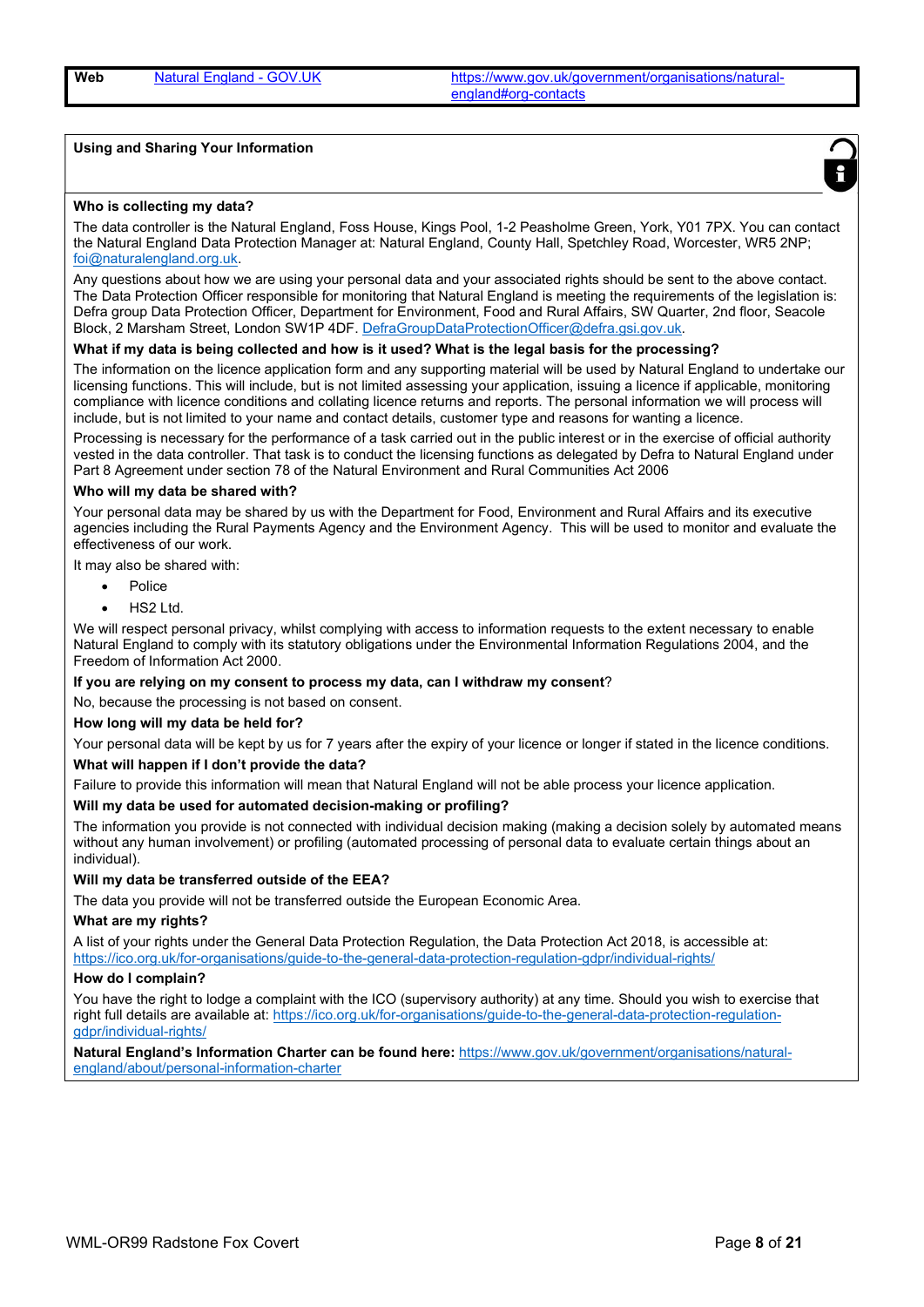## ANNEX WML – OR99(A)

## This Annex defines the boundaries and areas of the Licensed Area – As shown on Figure C5b



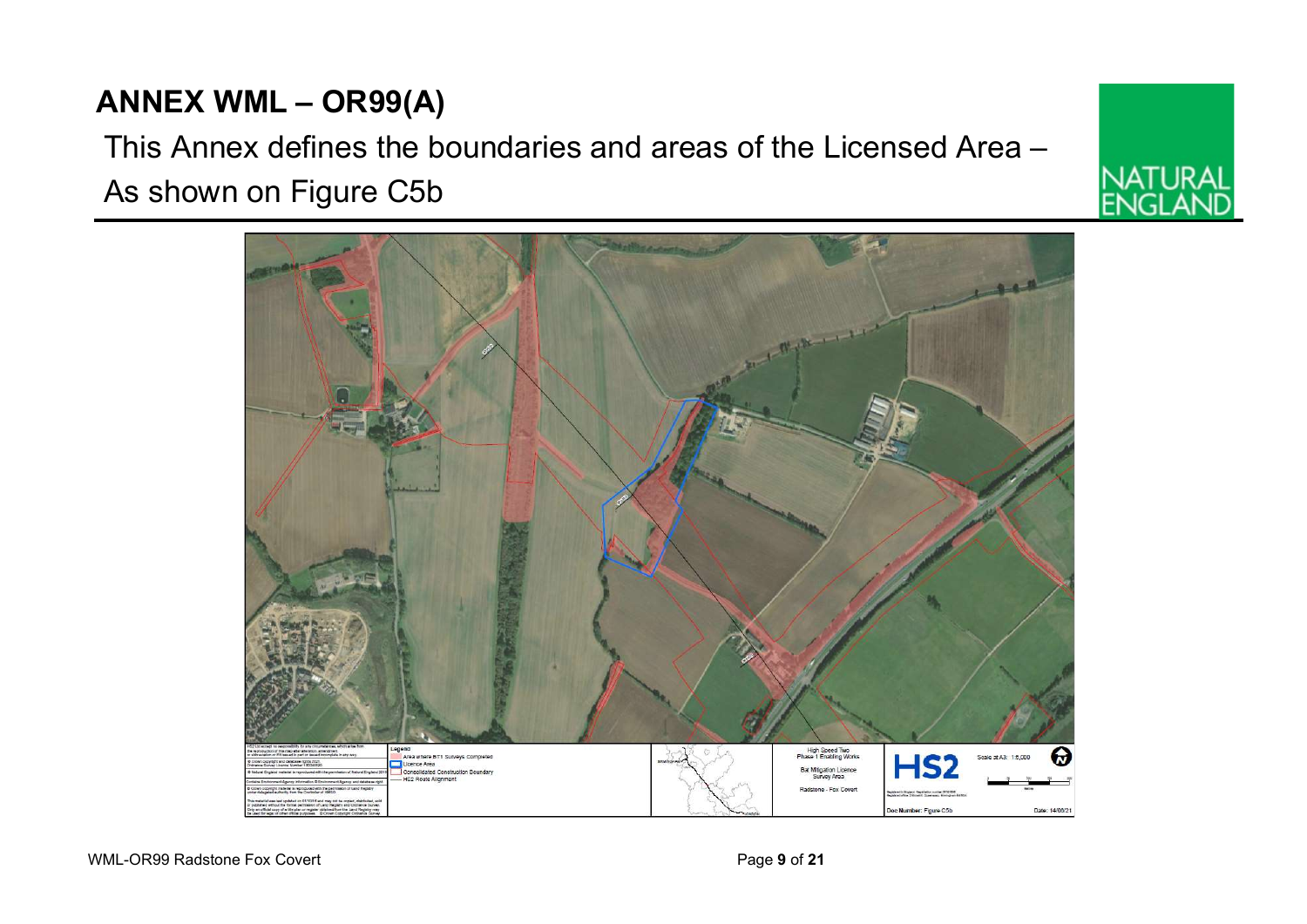## ANNEX WML – OR99(B)

## Permitted activities and licensed methods for bats within the Licensed Area



## **OVERVIEW**

This Annex specifies the activities and operations affecting bats that are permitted within the Licensed Area and includes relevant conditions. Surveys and inspections for bats in trees identified as having bat roost potential must be undertaken to establish whether bats are present prior to undertaking tree works. This Annex does not permit works to trees where a species of bat or roost types not covered by this licence is present.

- Activities permitted I. Capture
	- II. Transport
	- III. Disturb
	- IV. Damage or destroy the resting places
	- V. Damage or destroy breeding places of specified bat species (See Table 1 and Table 2 below).

This licence permits activities affecting the following roost types only: Day roosts; Night roosts; Transitional/occasional roosts; Mating sites; swarming sites; and Maternity roosts (see Definitions at Condition B27).

Purpose(s) for which these activities may be conducted Imperative reasons of overriding public interest including those of a social or economic nature and beneficial consequences of primary importance for the environment.

## IMPORTANT

These activities are subject to the terms and conditions set out in the main licence in addition to those in this Annex. All terms and conditions in this Annex must be fully adhered to whether or not they are identified in Table 1. Terms and conditions that have a particular relevance to an activity are identified in Table 1 for ease of reference only.

Definitions in the main licence also apply to this Annex and further definitions specific to this Annex are set out at Conditions B27 and B28.

## Interpreting the table of permitted activities and operations

- Permitted activities and operations: a brief description of each activity or operation permitted under the licence.
- Actions made lawful by this licence: for each activity or operation listed the presence of a corresponding 'X' indicates which acts are made lawful if conducted in accordance with the terms and conditions of this licence.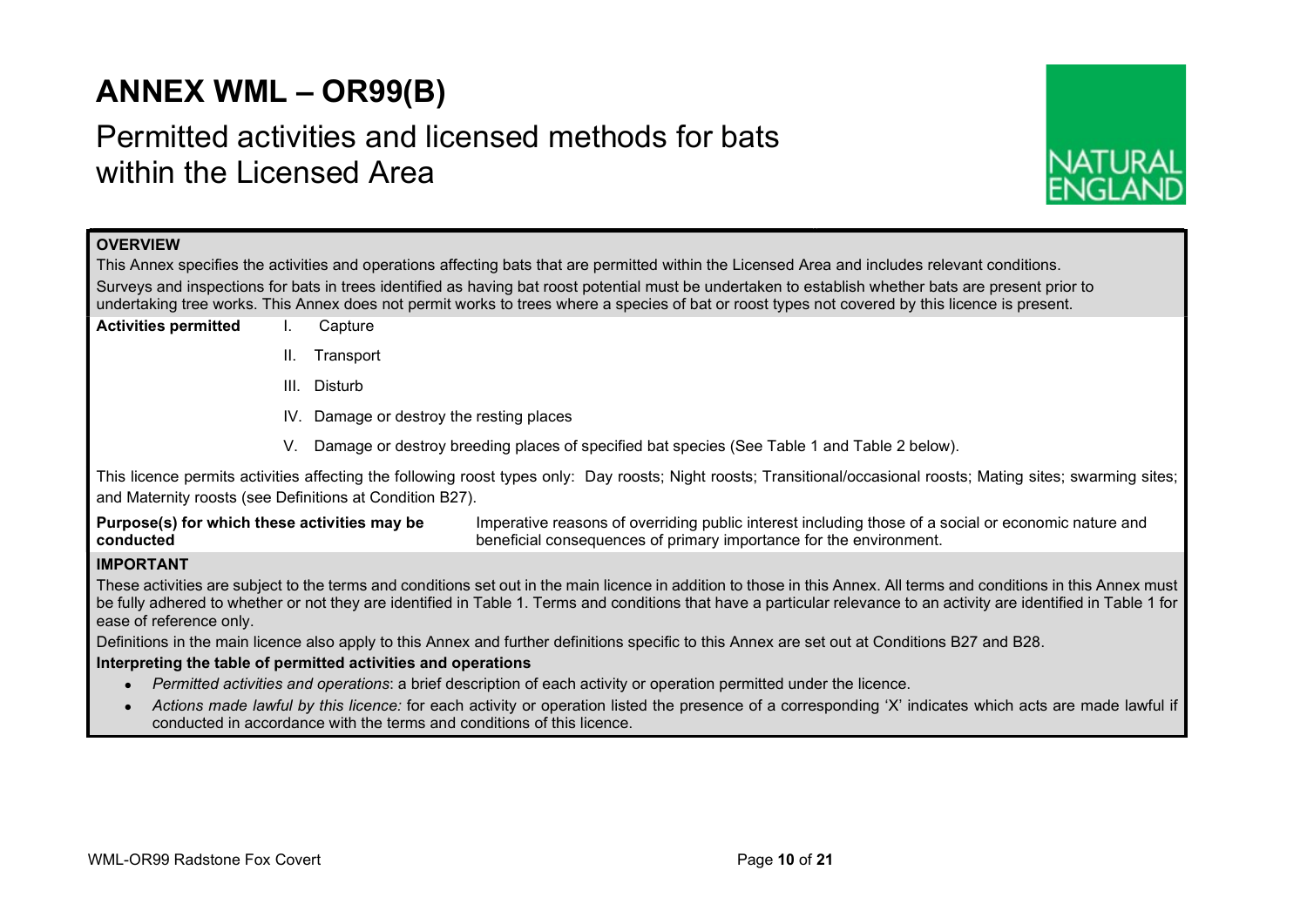| Table 1: Permitted activities and operations                                     |                                        |                           |                |                           |                           |                          |                                                                               |                                                                                            |                                                                                                                                                                                                     |                                                                                                                                 |
|----------------------------------------------------------------------------------|----------------------------------------|---------------------------|----------------|---------------------------|---------------------------|--------------------------|-------------------------------------------------------------------------------|--------------------------------------------------------------------------------------------|-----------------------------------------------------------------------------------------------------------------------------------------------------------------------------------------------------|---------------------------------------------------------------------------------------------------------------------------------|
|                                                                                  | Actions made lawful by this<br>licence |                           |                |                           |                           |                          | <b>Additional</b><br>condition No.<br>especially<br>relevant to the<br>action | <b>Permitted</b><br>methods                                                                | <b>Species</b><br>permitted                                                                                                                                                                         |                                                                                                                                 |
| <b>Permitted activities</b><br>and operations                                    | Capture                                | Transport                 | <b>Disturb</b> | Damage<br>resting place   | Damage<br>breeding sites  | Destroy<br>resting place | Destroy<br>breeding sites                                                     |                                                                                            |                                                                                                                                                                                                     |                                                                                                                                 |
| Noise, lighting and<br>vibration caused by<br>construction related<br>activities |                                        |                           | $\pmb{\times}$ | $\boldsymbol{\mathsf{X}}$ | $\boldsymbol{\mathsf{X}}$ |                          |                                                                               | B1, B2, B3, B4,<br><b>B10</b>                                                              | Disturbance by<br>noise, lighting and<br>vibration                                                                                                                                                  | Brown long-eared bat,                                                                                                           |
| Pre-works inspection<br>of trees                                                 | X                                      | $\boldsymbol{\mathsf{X}}$ | X              | $\boldsymbol{\mathsf{X}}$ | $\boldsymbol{\mathsf{X}}$ |                          |                                                                               | B1, B2, B3, B4,<br>B <sub>5</sub>                                                          | By hand;<br>Endoscope; Torch<br>illumination; Static<br>hand-held net;                                                                                                                              | Natterer's bat, whiskered bat,<br>Brandt's bat, barbastelle bat,<br>common pipistrelle bat,<br>soprano pipistrelle bat, noctule |
| Roost loss through<br>tree felling                                               | X                                      | $\times$                  | X              | $\boldsymbol{\mathsf{X}}$ | X                         | X                        | X                                                                             | B1, B2, B3, B4,<br>B5, B6, B7, B8,<br>B9, B10, B11,<br>B12, B13, B14,<br>B15, B16, 17, B18 | Exclusion by one-<br>way door or valve;<br>Permanent<br>exclusion;<br><b>Destructive Search</b><br>by Soft Demolition;<br><b>Destructive Search</b><br>by Soft Felling;<br>Mechanical<br>Demolition | bat, Leisler's bat, Daubenton's<br>bat.                                                                                         |

### Table 1: Permitted activities and operations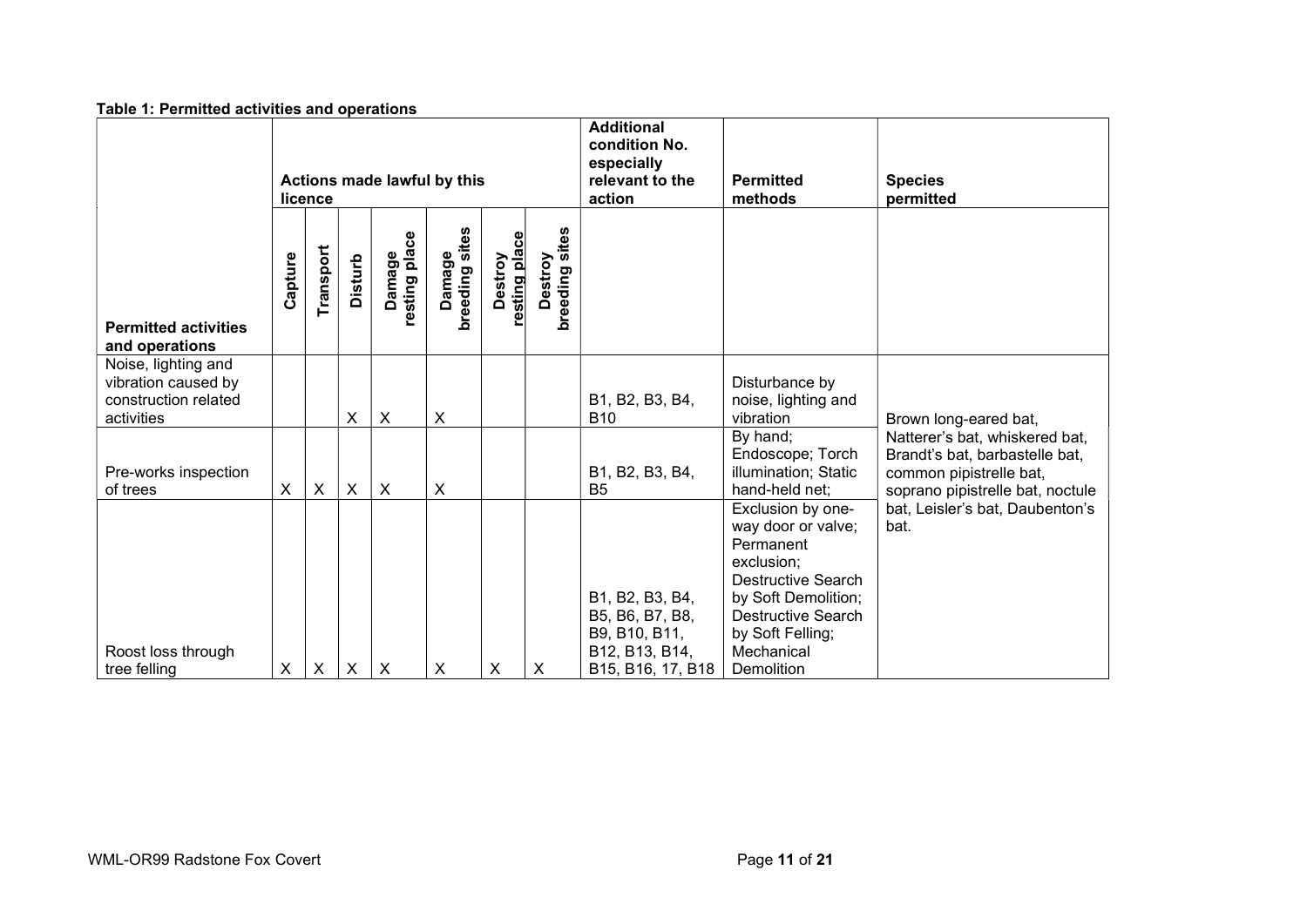| Species              | Licensable activities and maximum numbers: |           |               |                                                                                                               |                                                                                                                                                                          |                                                                                                                                                                               |                                                                                                                                                             |
|----------------------|--------------------------------------------|-----------|---------------|---------------------------------------------------------------------------------------------------------------|--------------------------------------------------------------------------------------------------------------------------------------------------------------------------|-------------------------------------------------------------------------------------------------------------------------------------------------------------------------------|-------------------------------------------------------------------------------------------------------------------------------------------------------------|
|                      | Capture                                    | Transport | Disturb       | place<br>Damage<br>  resting                                                                                  | Damage<br>breeding<br>sites                                                                                                                                              | place<br>Destroy<br>resting                                                                                                                                                   | Destroy<br>breeding<br>sites                                                                                                                                |
| Brown long-eared bat | 10                                         | 10        | Not Specified | 2 moderate<br>potential<br>trees and 1<br>high<br>potential tree<br>with PRFs<br>suitable for<br>any species. | Severance<br>of a brown<br>long-eared<br>bat (S73U-<br>YBF2) from<br>the Licence<br>Area<br>through loss<br>οf<br>connecting<br>hedgerows<br>short $-$<br>medium<br>term | 0 confirmed<br>roosts to be<br>destroyed.<br>5 day/ night/<br>transitional/<br>other roosts<br>predicted<br>within 120<br>suitable<br>PRFs to be<br>felled.                   | 0 confirmed<br>roosts to be<br>destroyed.<br>1 maternity<br>roost<br>predicted<br>within 18<br>suitable<br>PRFs to be<br>felled.                            |
| Natterer's bat       | 30                                         | 30        | Not Specified | 2 moderate<br>potential<br>trees and 1<br>high<br>potential tree<br>with PRFs<br>suitable for<br>any species. | Disturbance<br>due to<br>proximity of<br>works / loss<br>of<br>foraging/co<br>mmuting<br>habitat                                                                         | 1 confirmed<br>day roost to<br>be destroyed.<br>15 additional<br>day/ night/<br>transitional/<br>other roosts<br>predicted<br>within 120<br>suitable<br>PRFs to be<br>felled. | 1 confirmed<br>maternity<br>roost to be<br>destroyed.<br>2 additional<br>maternity<br>roosts<br>predicted<br>within 18<br>suitable<br>PRFs to be<br>felled. |
| Whiskered bat        | 10                                         | 10        | Not Specified | 2 moderate<br>potential<br>trees and 1<br>high<br>potential tree<br>with PRFs<br>suitable for                 | $\mathbf 0$                                                                                                                                                              | 0 confirmed<br>roosts to be<br>destroyed.<br>2 day/ night/<br>transitional/                                                                                                   | $\pmb{0}$                                                                                                                                                   |

### Table 2: Licensable activities and maximum numbers: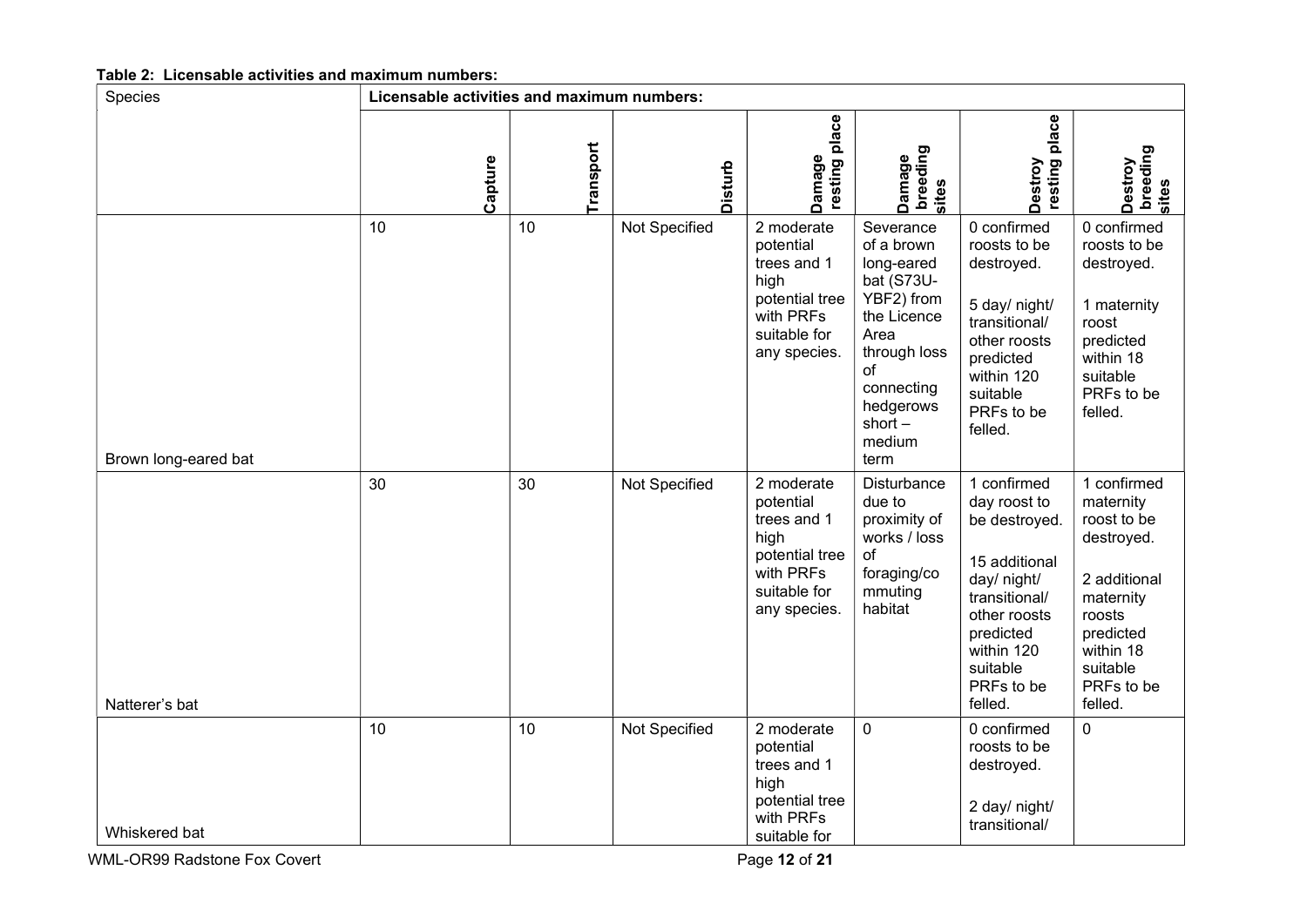|                        |                |                |               | any species.                                                                                                  |                                                                                                         | other roosts<br>predicted<br>within 120<br>suitable<br>PRFs to be<br>felled.                                                                                         |                                                                                                                        |
|------------------------|----------------|----------------|---------------|---------------------------------------------------------------------------------------------------------------|---------------------------------------------------------------------------------------------------------|----------------------------------------------------------------------------------------------------------------------------------------------------------------------|------------------------------------------------------------------------------------------------------------------------|
| Brandt's bat           | 10             | 10             | Not Specified | 2 moderate<br>potential<br>trees and 1<br>high<br>potential tree<br>with PRFs<br>suitable for<br>any species. | $\mathbf 0$                                                                                             | 0 confirmed<br>roosts to be<br>destroyed.<br>2 day/ night/<br>transitional/<br>other roosts<br>predicted<br>within 120<br>suitable<br>PRFs to be<br>felled.          | $\pmb{0}$                                                                                                              |
| Barbastelle bat        | $\overline{2}$ | $\overline{2}$ | Not Specified | 2 moderate<br>potential<br>trees and 1<br>high<br>potential tree<br>with PRFs<br>suitable for<br>any species. | $\mathbf 0$                                                                                             | 0 confirmed<br>roosts to be<br>destroyed.<br>Up to 2 day<br>roosts<br>predicted<br>under likely<br>worst case<br>scenario (120<br>suitable<br>PRFs to be<br>felled). | $\pmb{0}$                                                                                                              |
| Common pipistrelle bat | 30             | 30             | Not Specified | 2 moderate<br>potential<br>trees and 1<br>high<br>potential tree<br>with PRFs<br>suitable for<br>any species. | <b>Disturbance</b><br>due to<br>proximity of<br>works / loss<br>of<br>foraging/co<br>mmuting<br>habitat | 0 confirmed<br>roosts to be<br>destroyed.<br>15 day/ night/<br>transitional/<br>other roosts<br>predicted<br>within 120<br>suitable                                  | 0 confirmed<br>roosts to be<br>destroyed.<br>3 maternity<br>roosts<br>predicted<br>within 18<br>suitable<br>PRFs to be |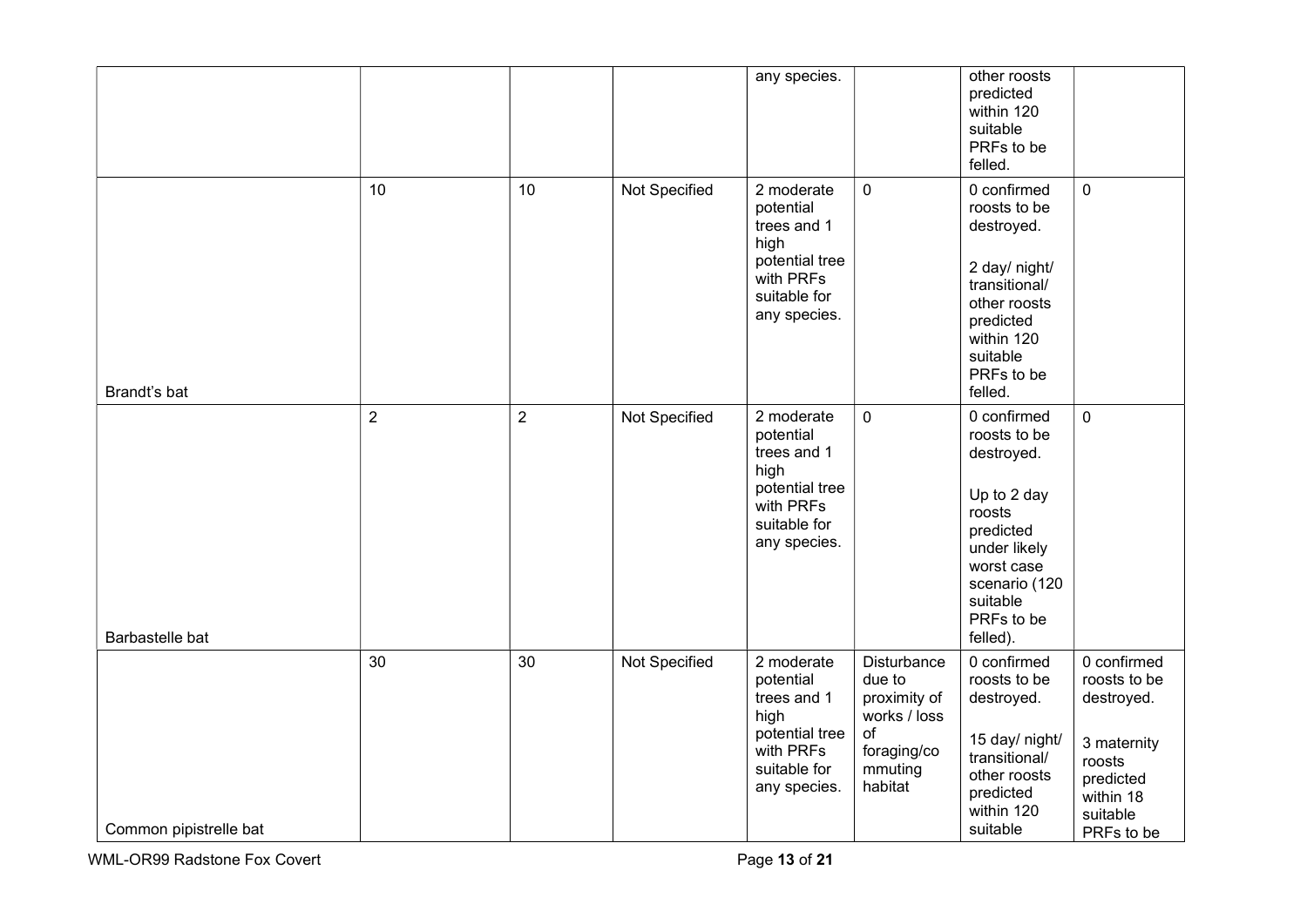|                         |    |                |               |                                                                                                               |                                                                                                                                           | PRFs to be<br>felled.                                                                                                                                                                                               | felled.                                                                                                                           |
|-------------------------|----|----------------|---------------|---------------------------------------------------------------------------------------------------------------|-------------------------------------------------------------------------------------------------------------------------------------------|---------------------------------------------------------------------------------------------------------------------------------------------------------------------------------------------------------------------|-----------------------------------------------------------------------------------------------------------------------------------|
| Soprano pipistrelle bat | 20 | 20             | Not Specified | 2 moderate<br>potential<br>trees and 1<br>high<br>potential tree<br>with PRFs<br>suitable for<br>any species. | Disturbance<br>due to<br>proximity of<br>works / loss<br>of<br>foraging/co<br>mmuting<br>habitat                                          | 1 confirmed<br>night roost<br>and 3<br>confirmed<br>day roosts to<br>be destroyed.<br>10 additional<br>day/ night/<br>transitional/<br>other roosts<br>predicted<br>within 120<br>suitable<br>PRFs to be<br>felled. | 0 confirmed<br>roosts to be<br>destroyed.<br>3 maternity<br>roosts<br>predicted<br>within 18<br>suitable<br>PRFs to be<br>felled. |
| Noctule bat             | 5  | $\overline{5}$ | Not Specified | 2 moderate<br>potential<br>trees and 1<br>high<br>potential tree<br>with PRFs<br>suitable for<br>any species. | 0                                                                                                                                         | 0 confirmed<br>roosts to be<br>destroyed.<br>2 day/ night/<br>transitional/<br>other roosts<br>predicted<br>within 120<br>suitable<br>PRFs to be<br>felled.                                                         | $\mathsf{O}\xspace$                                                                                                               |
| Leisler's bat           | 5  | 5              | Not Specified | 2 moderate<br>potential<br>trees and 1<br>high<br>potential tree<br>with PRFs<br>suitable for<br>any species. | Severance<br>of a Leisler's<br>maternity<br>tree roost<br>$(2D6-62U6)$<br>from the<br>Licence<br>Area<br>through loss<br>of<br>connecting | 1 confirmed<br>night roost to<br>be destroyed.<br>3 additional<br>day/ night/<br>transitional/<br>other roosts<br>predicted<br>within 120                                                                           | $\mathbf 0$                                                                                                                       |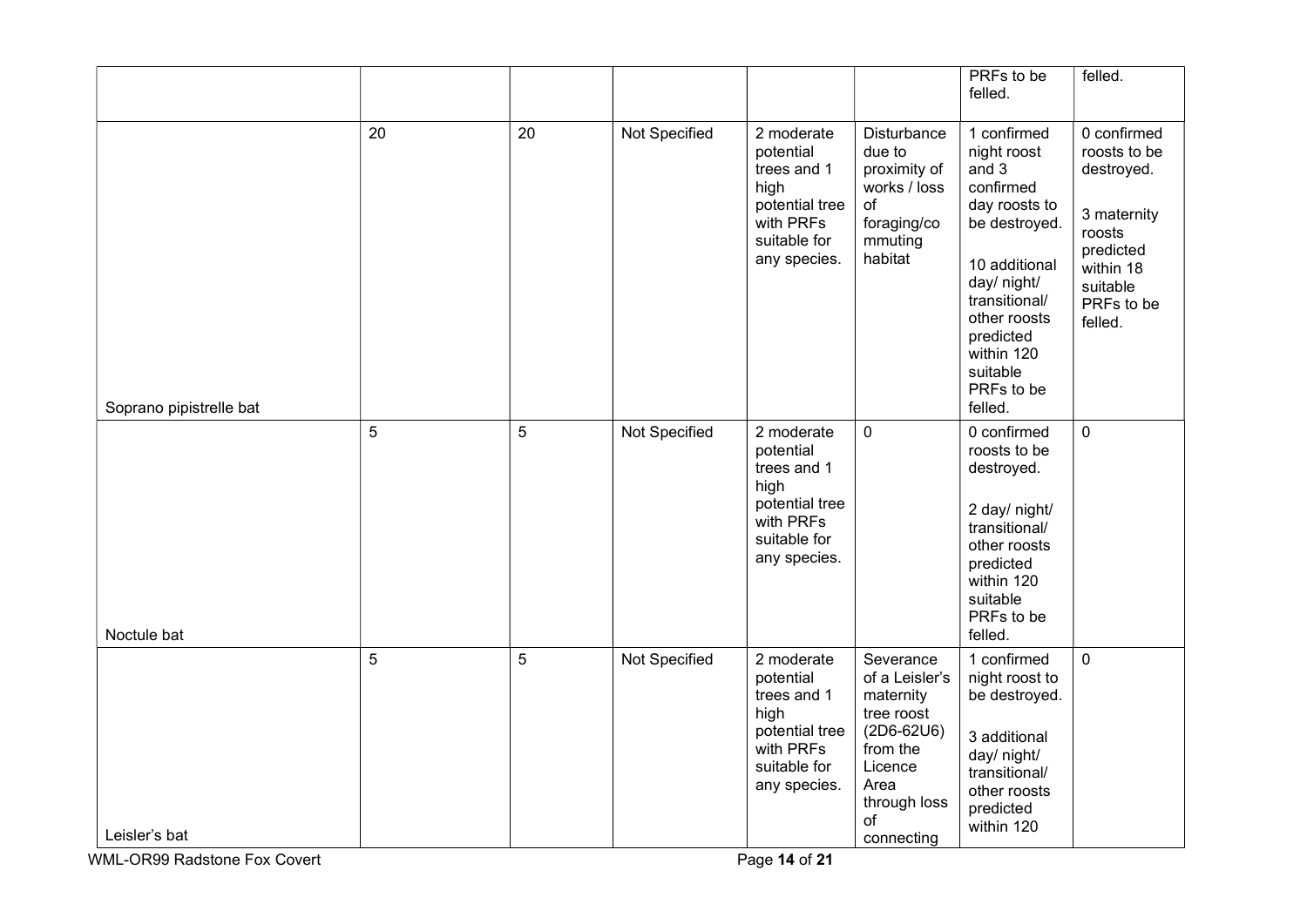|                      |   |   |               |                                                                                                                            | hedgerows<br>short $-$<br>medium<br>term                                                                                                                         | suitable<br>PRFs to be<br>felled.                                                                                                                           |                                                            |
|----------------------|---|---|---------------|----------------------------------------------------------------------------------------------------------------------------|------------------------------------------------------------------------------------------------------------------------------------------------------------------|-------------------------------------------------------------------------------------------------------------------------------------------------------------|------------------------------------------------------------|
| Daubenton's bat      | 5 | 5 | Not Specified | 2 moderate<br>potential<br>trees and 1<br>high<br>potential tree<br>with PRFs<br>suitable for<br>any species.              | 0                                                                                                                                                                | 0 confirmed<br>roosts to be<br>destroyed.<br>2 day/ night/<br>transitional/<br>other roosts<br>predicted<br>within 120<br>suitable<br>PRFs to be<br>felled. | $\mathbf 0$                                                |
| <b>Maximum total</b> |   |   |               | 2 moderate<br>potential<br>trees and 1<br>high<br>potential<br>tree with<br><b>PRFs</b><br>suitable for<br>any<br>species. | $\overline{\mathbf{2}}$<br>confirmed,<br>plus<br>disturbance<br>due to<br>proximity<br>of works /<br>loss of<br>foraging/co<br>mmuting<br>habitat (4<br>species) | 6 confirmed<br>roosts and<br>120 suitable<br>PRFs to be<br>felled.                                                                                          | 1 confirmed<br>and 18<br>suitable<br>PRFs to be<br>felled. |

The maximum number(s) stated in the above table refers to the maximum number of individuals of the stated species that can be captured or transported under the terms of this licence and the maximum number/s of resting places (see definition B27) or breeding sites that can be damaged or destroyed under this licence (if applicable).

## ANNEX B LICENCE CONDITIONS

## Working under this licence:

- B1. This licence is only to be used in connection with the Project Description and only when alternatives recognised by the Named Ecologist or an Accredited Agent are not appropriate to the conservation of bats.
- B2. The Licensee, the Named Ecologist, Accredited Agents, the Appointed Person and Assistants must adhere to the activities and timescales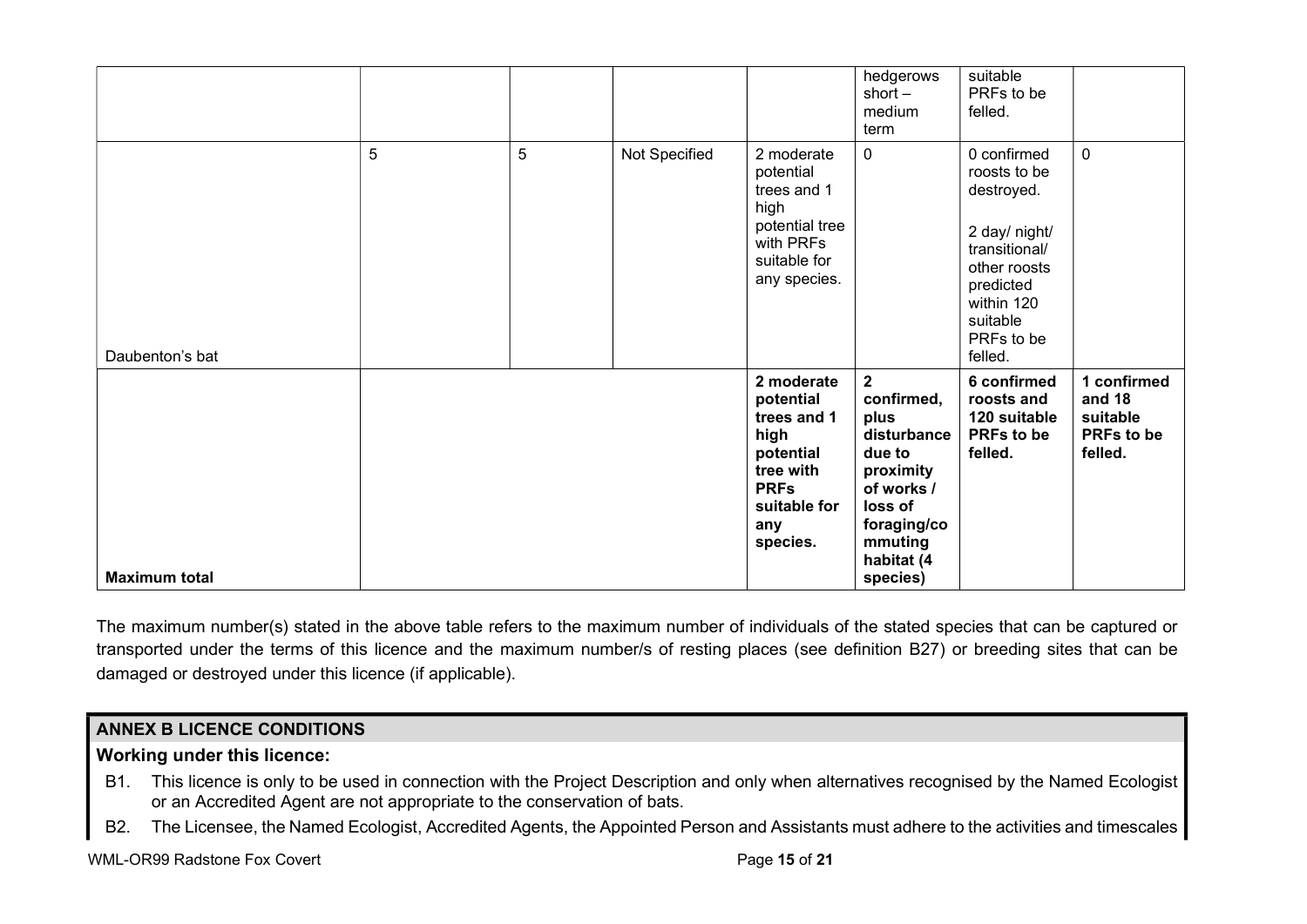agreed in the Radstone Fox Covert Work Schedule.

B3. The Named Ecologist or an Accredited Agent must ensure that all those involved with the licensed works understand by way of a 'tool box talk' that bats are present; the legislation relating to bats; measures that will be used to protect them; good working practices; licensed activities and what to do should bats be found. This information must be provided before any licensed works commence on site. A written record that this has been undertaken, and that it covers the above points, must be kept by the Named Ecologist or Accredited Agent and made available to Natural England or any police officer on request.

## Methodology:

- B4. All relevant animal welfare legislation must be complied with at all times.
- B<sub>5</sub>. All works must be undertaken using best practice methodology to ensure minimal risk to bats. Persons acting under this licence must abide by the advice on excluding bats, handling bats and working in bat roosts in the most up to date edition of the "Bat Mitigation Guidelines" and the "Bat Workers Manual". "The Bat Survey - Good Practice Guidelines" are available from the BCT website. You are expected to check whether this guidance has been updated and if so, to ensure that you act in accordance with the most up to date version. In addition to this:
	- a) The use of endoscopes, artificial light from torches, Destructive Search by Soft Demolition (see Definition in Annex Condition B28) temporary obstruction of roost access, temporary or permanent exclusion methods (including installation) and use of static hand held nets must only be undertaken or directly supervised by the Named Ecologist, or an Accredited Agent.
	- b) Where capture and/or handling of bats are necessary, only the Named Ecologist, Accredited Agent, or an Assistant may do so. Capture/handling/exclusion of bats must only be undertaken in conditions suitable for bats to be active.
	- c) Where bats are discovered and taken under this licence they must either be relocated to a suitable roost for the species, or where bats are held this must be done safely and bats released on site at dusk in, or adjacent to, suitable foraging/ commuting habitat in safe areas within or directly adjacent to the pre-works habitat. Where a bat is unexpectedly discovered in adverse weather conditions, condition B14 must be followed.
	- d) Endoscopes and handheld nets are only to be used to assist with the locating and capture of bats.
	- e) Temporary and permanent exclusion must be carried out using techniques specified in the most up to date edition of the 'Bat Workers Manual'. If one-way exclusion devices are to be used, each device must remain in position for a period of at least 5 consecutive days/ nights throughout a spell of suitable weather conditions, or longer until these conditions prevail.
	- f) Prior to destructive works, an inspection using torches and/or an endoscope must be performed internally to search for the presence of bats. If any bat species covered by this licence is found and is accessible, each will be captured by gloved hand or hand-held net, given a health check and then each placed carefully inside a drawstring, calico cloth holding bag or similar for transport.
	- g) Following inspection and exclusion operations, the removal of any feature with bat roost potential, will be only performed by hand and under direct ecological supervision. Where applicable, materials will be removed carefully away and not rolled or sprung to avoid potential harm to bats. The undersides of materials will be checked by the Named Ecologist or Accredited Agent for bats that may be clung to them before removal.
- B6. For trees that are safe to climb and that possess Potential Roosts Features (PRFs) that can be accessed, pre-felling climbing inspections will be undertaken no more than three days prior to tree felling. For known roosts and PRFs consisting of cavities (or similar), Destructive Search by Soft Felling (see Definition in Annex Condition B28) will take place on the same day as the pre-felling inspection.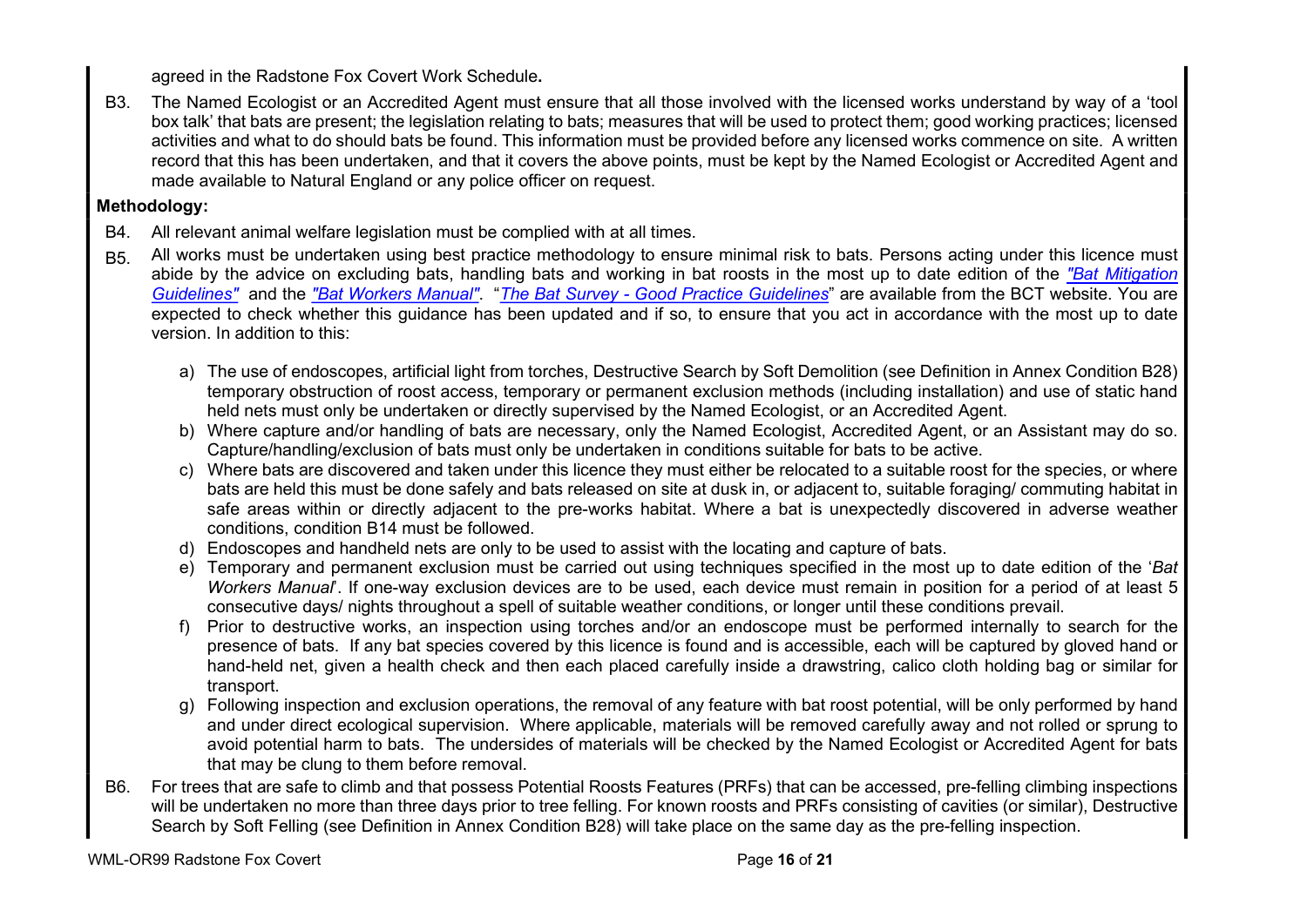- B7. For PRFs confirmed as containing no bats, the PRF will be immediately felled or made unsuitable for bats. Materials used for soft blocking must be appropriate for intended purposed and not risk entrapping or capturing bats or other wildlife.
- B8. For PRFs that contain bats, bats will be removed in line with the procedures specified in Condition B5 above.
- B9. Should bats be discovered inside a tree and cannot be successfully captured due to the nature of the roost feature, climbers will withdraw. In this circumstance, during the active bat season (April-October), an emergence survey followed by dawn re-entry survey in suitable weather conditions will be undertaken in relation to the confirmed roost (using infrared (IR) cameras) to identify when bats have left the roost and not re-entered. This will be followed by tree climbing and soft blocking of the roost prior to felling. If tree climbing is not possible the tree must undergo a Destructive Search by Soft Felling (see Definition in Annex Condition B28).

## Impacts:

B10. Disturbance of bats and damage and/or destruction of bat roosts will be limited to those trees shown on the Radstone Fox Covert Bat Impacts Maps.

## Undertaking works on roosts under this licence:

- B11. A written record must be kept of capture and exclusion efforts undertaken, including weather conditions (including over-night minimum temperature and rainfall), numbers and species of bats captured/taken and duration of exclusion process.
- B12. Destructive Searches by soft felling (See Definition in Annex Condition B28) may only be carried out when it is dry and mild and after temperatures have not dropped below 8°C for 4 days.
- B13. Licensable activities impacting satellite, maternity and hibernation roosts (see Definition in Annex Condition B27) must not be undertaken while the roost is in use for these purposes. Where the roosts are excluded ahead of seasonal use, appropriate compensation (if required) must be in place and available for use prior to exclusions taking place.
- B<sub>14</sub>. If individual bats are discovered unexpectedly, including during periods of adverse weather, then the following steps must be taken:
	- a) Works to that building/structure must stop immediately. If the Named Ecologist or an Accredited Agent is not on site, he/she must be contacted immediately to attend the site.
	- b) Do not expose the bat or cause it to fly out of the roost on its own accord.
	- c) The bat must only be handled by the Named Ecologist or an Accredited Agent unless it is in immediate danger. The bat must be carefully placed in a lidded ventilated box with a piece of clean cloth and a small shallow container with some water. The box must be kept in a safe, quiet location.
	- d) Care must be taken to avoid rousing the bat during transfer to a suitable location which may be a suitable hibernation box or other alternative roost constructed, providing a safe, quiet environment with stable, suitable temperature and relatively high humidity, safe from further disturbance.
	- e) The Named Ecologist must re-assess the structure and determine whether works can continue under this licence, or whether a modification to the licence is required before works re-commence. A written record must be kept of this decision and made available to Natural England or any police officer on request. This incident must also be reported on the licence return form.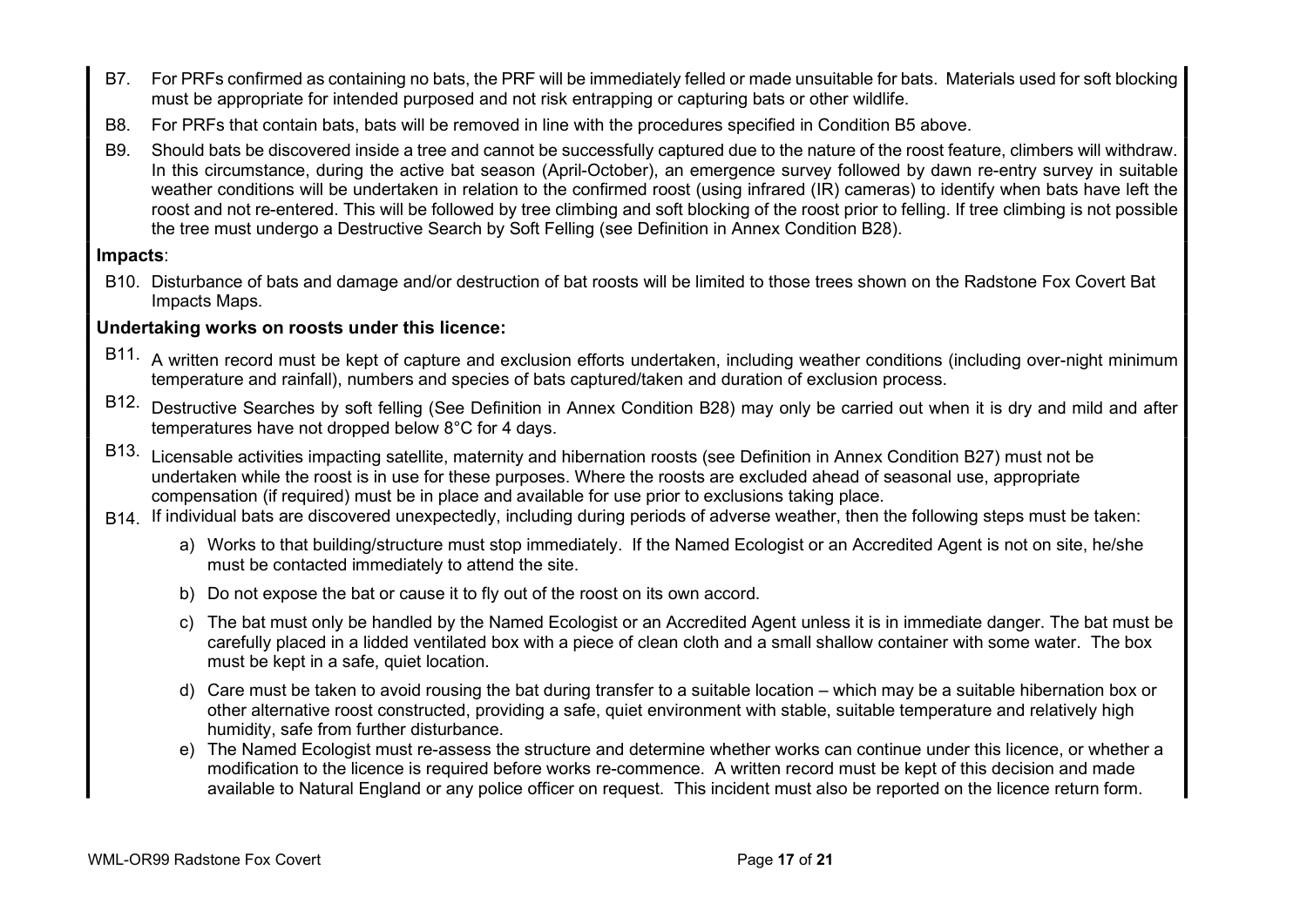- f) Any underweight or injured bats must be taken into temporary care by an experienced bat carer and looked after until such time that the bat can be transferred to a suitable replacement roost at the same site, or weather conditions are suitable for release at the same site.
- B15. Natural England must be notified in writing, to HS2wildlifelicensing@naturalengland.org.uk, within 48hrs of encountering 1 or more bat of any species.
- B16. Provision must be made for prompt assistance to deal with any injured bat. Any injured or dead bats must be reported to Natural England on the licence return form.
- B17. Mechanical Demolition (see Definition in Annex Condition B28) of a structure must only take place after the structure been declared free of bats by the Named Ecologist or Accredited Agent.
- B18. If individual bats are discovered unexpectedly, including during periods of adverse weather, then the following steps must be taken:
	- a) Works to that building/structure must stop immediately. If the Named Ecologist or an Accredited Agent is not on site, he/she must be contacted immediately to attend the site.
	- b) Do not expose the bat or cause it to fly out of the roost on its own accord.
	- c) The bat must only be handled by the Named Ecologist or an Accredited Agent unless it is in immediate danger. The bat must be carefully placed in a lidded ventilated box with a piece of clean cloth and a small shallow container with some water. The box must be kept in a safe, quiet location.
	- d) Care must be taken to avoid rousing the bat during transfer to a suitable location which may be a suitable hibernation box or other alternative roost constructed, providing a safe, quiet environment with stable, suitable temperature and relatively high humidity, safe from further disturbance.
	- e) The Named Ecologist or an Accredited Agent must re-assess the structure and determine whether works can continue under this licence, or whether a modification to the licence is required before works re-commence. A written record must be kept of this decision and made available to Natural England or any police officer on request. This incident must also be reported on the licence return form.
	- f) Any underweight or injured bats must be taken into temporary care by an experienced bat carer and looked after until such time that the bat can be transferred to a suitable replacement roost at the same site, or weather conditions are suitable for release at the same site.

## Compensation and mitigation:

B<sub>19</sub>. All compensation features as shown on Figures E3a and 3b must be erected or created adjacent to the impacted areas under the direct supervision of the Named Ecologist or Accredited Agent.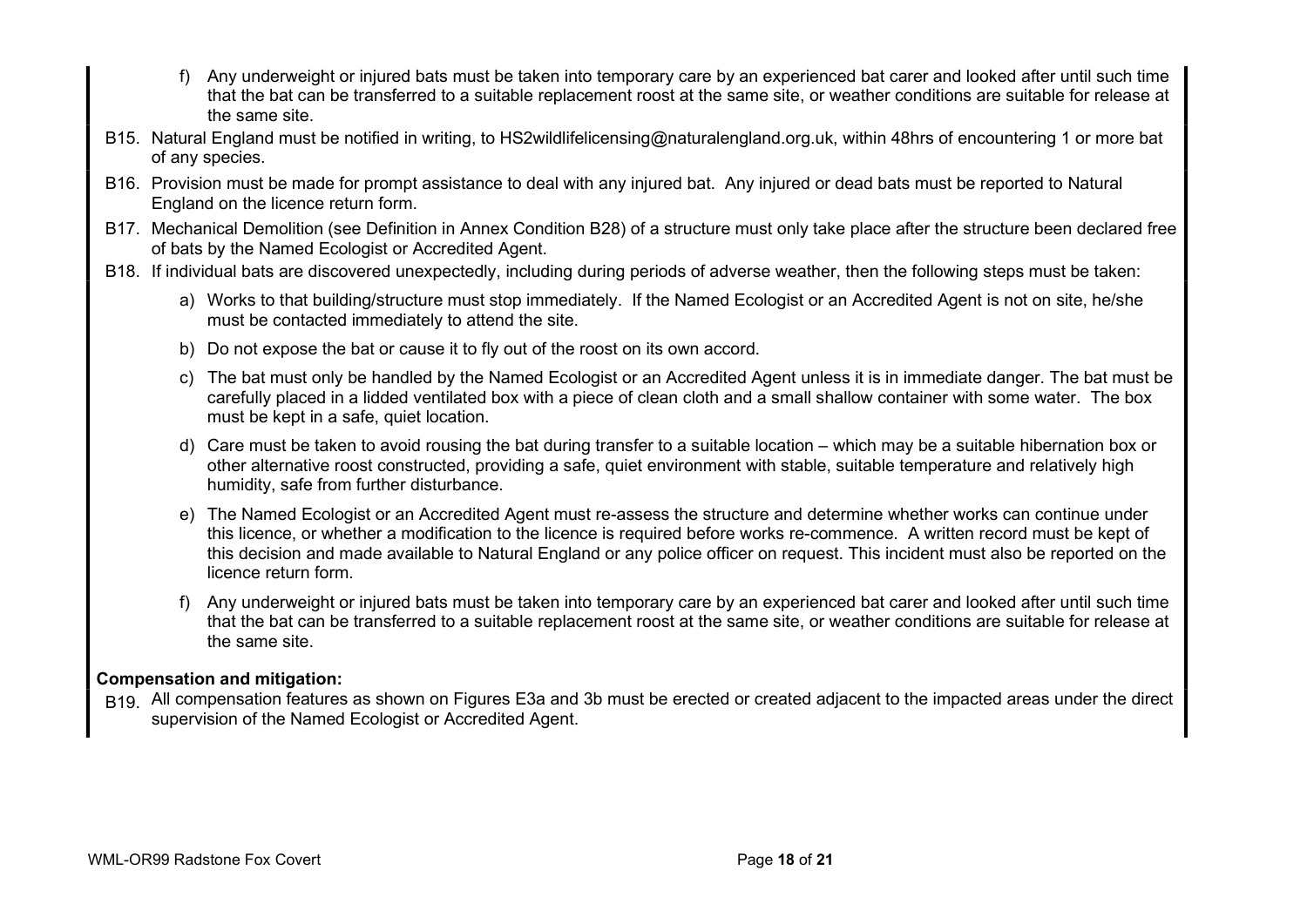B20. Bat roost mitigation features must be provided in accordance with the ratios set out in Table 4 below.

## Table 4. Provision of bat roost mitigation features as specified on Figure E3.

| <b>Roost feature type (Existing confirmed roost or Potential</b><br>Roost Feature (PRF)) | Minimum replacement ratio<br>(roost mitigation feature: roost or tree lost)                                                                 |
|------------------------------------------------------------------------------------------|---------------------------------------------------------------------------------------------------------------------------------------------|
| Annex 2 species (any roost type)                                                         | 4:1 (4 roost mitigation features per confirmed roost)                                                                                       |
| Maternity / hibernation / mating roost (any species)                                     | 4:1 (4 roost mitigation features per confirmed roost)                                                                                       |
| Non-Annex 2 species<br>(any roost other than maternity, hibernation or mating)           | 2:1 (2 roost mitigation features per confirmed roost)                                                                                       |
| Trees with PRFs (high potential only)                                                    | 1:1 (1 roost mitigation feature per tree with high PRFs)                                                                                    |
| Trees with PRFs (moderate potential only)                                                | 1:2 (1 roost mitigation feature provided for 2 trees with moderate PRFs)                                                                    |
| Tree dwelling bat assemblage (10 species)                                                | To be determined following felling works, as per the above ratios.                                                                          |
| <b>Radstone Fox Covert PRFs with potential</b>                                           | <b>Number present</b>                                                                                                                       |
| High potential trees                                                                     | Twenty-eight (28) requiring twenty-eight (28) replacements                                                                                  |
| Moderate potential trees                                                                 | Thirty-seven (37) requiring Nineteen (19) replacements                                                                                      |
| <b>Total number required</b>                                                             | Forty-seven (47) replacements required as a minimum, plus<br>sixteen (16) for known roost loss. Total minimum number: Sixty-<br>three (63). |

B<sub>21</sub>. A roost mitigation feature may comprise either a suitable bat box, an existing PRF on a felled tree which has been relocated to an adjacent enhancement area (i.e. a 'monolith' if laid on the ground) or a new 'veteranised' feature created within either a retained tree or on a felled and relocated monolith.

## Post-development site maintenance and habitat management requirements:

- B22. Maintenance of bat boxes must comply with the HS2 Technical Standard Ecological Monitoring Strategy (ECMS) (ref: HS2-HS2-EV-STR-000-000029 C01 dated October 2018).
- B23. In accordance with the Environmental Minimum Requirements (see Definitions) for HS2 Phase One, the licensee must submit to Natural England the Ecology Site Management Plan (ESMP) for Radstone Fox Covert for review and approval, at draft stage and any future versions.

## Post-development monitoring and reporting requirements:

- B24. Post-impact bat population monitoring must be implemented, in accordance with section E4.2b of the Radstone Fox Covert Method Statement and E5b of the Radstone Fox Covert Work Schedule (see definitions above).
- B25. An annual monitoring report outlining the results of monitoring and an assessment of any significant impacts must be submitted annually to Natural England following the completion of all specified methods in each calendar year for the duration of monitoring works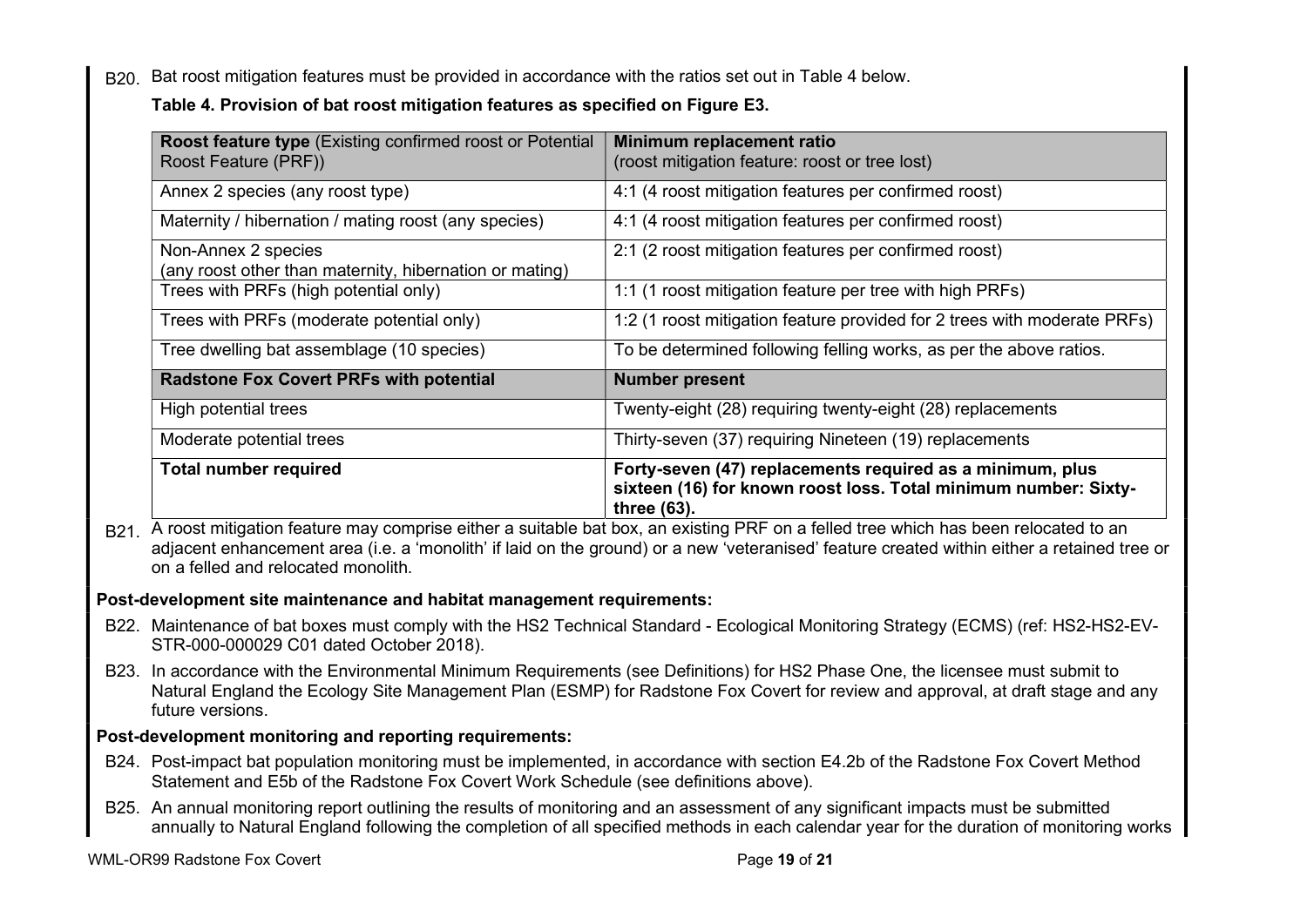(see Condition 16 of the licence).

- B26. It is a condition of this licence that the following reports are completed and returned to Natural England as specified:
	- I. Report of action within 14 days (two weeks) after the expiry of the licence;
	- II. Interim annual reports.
	- III. Report on the Conservation Status of the bat species present within Radstone Fox Covert during the operational phase to be submitted to Natural England for review. This should be after the monitoring in year 8 has been completed.

## Definitions used in this annex:

B<sub>27</sub>. For the purpose of this licence the following roost types are defined as:

- a. Day roost: a place where individual bats, or small groups of males, rest or shelter in the day but are rarely found by night in the summer.
- b. Night roost: a place where bats rest or shelter in the night but are rarely found in the day. May be used by a single individual on occasion or it could be used regularly by the whole colony.
- c. Feeding roost: a place where individual bats or a few individuals feed during the night but are rarely present by day.
- d. Transitional / occasional roost: used by a few individuals or occasionally small groups for generally short periods of time on waking from hibernation or in the period prior to hibernation.
- e. Swarming site: where large numbers of males and females gather during late summer to autumn. Appear to be important mating sites.
- f. Mating sites: sites where mating takes place from later summer and can continue through winter.
- g. Maternity roost: where female bats give birth and raise their young to independence.
- h. Satellite roost: an alternative roost found in close proximity to the main nursery colony used by a few individual breeding females or small groups of breeding females throughout the breeding season.
- i. Hibernation roost: where bats may be found individually or together during winter. They have a constant cool temperature and high humidity.
- Potential Roost Feature (PRF): features that bats could use for roosting. PRFs that may be used by bats are listed in The BCT Bat Surveys for Professional Ecologists: Good Practice Guidelines (3rd edition)
- k. Resting Place: A tree in which bats rest is defined as a resting place.